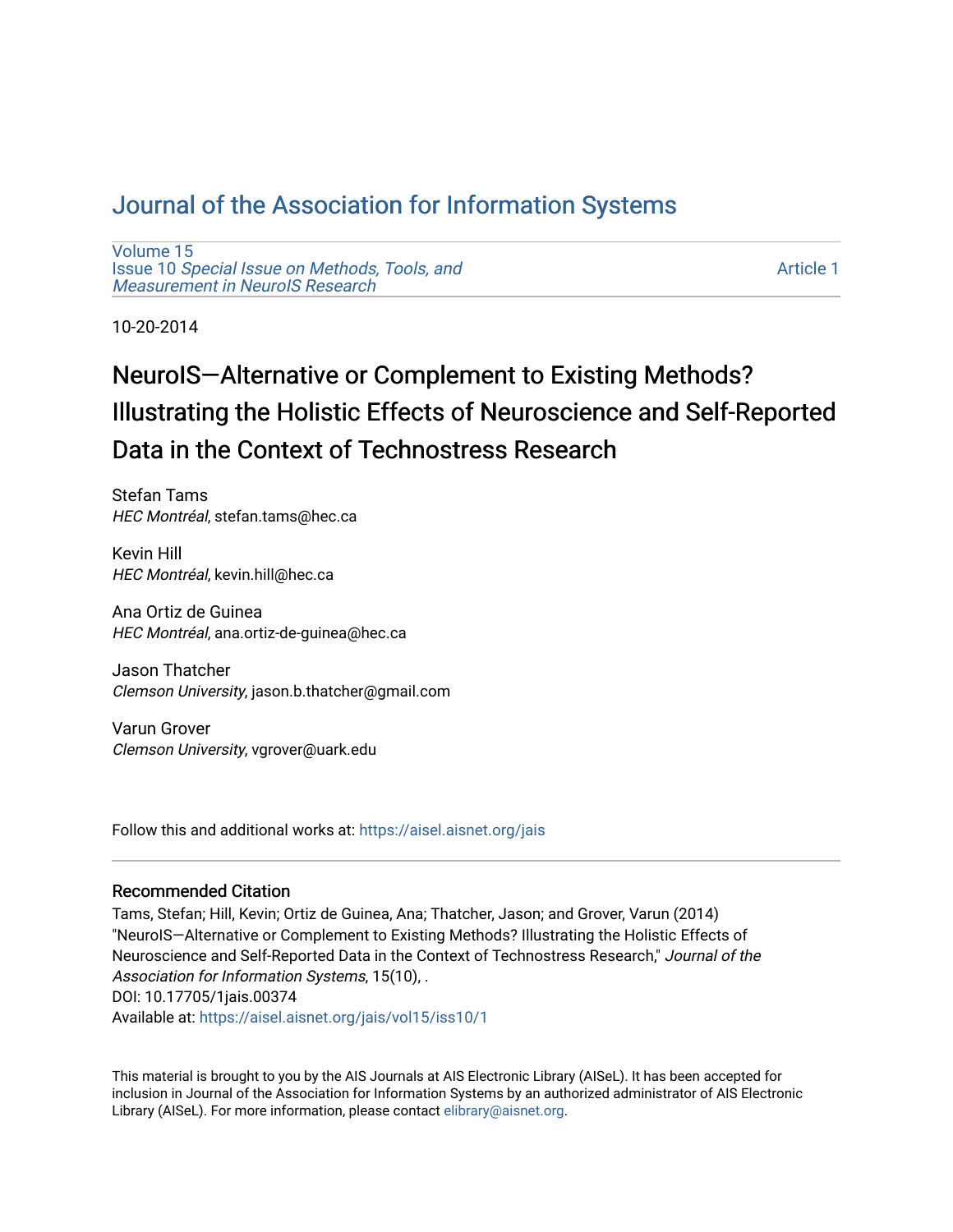# Journal of the Association<br>for Information Systems

**Special Issue**

**NeuroIS—Alternative or Complement to Existing Methods? Illustrating the Holistic Effects of Neuroscience and Self-Reported Data in the Context of Technostress Research**

> **Jason Thatcher**  Clemson University JTHATCH@clemson.edu

**Varun Grover**  Clemson University VGROVER@clemson.edu

**Stefan Tams** HEC Montréal stefan.tams@hec.ca

**Kevin Hill**  HEC Montréal kevin.hill@hec.ca

**Ana Ortiz de Guinea** HEC Montréal ana.ortiz-de-guinea@hec.ca

**Abstract**

*Recent research has made a strong case for the importance of NeuroIS methods for IS research. It has suggested that NeuroIS contributes to an improved explanation and prediction of IS phenomena. Yet, such research is unclear on the source of this improvement; while some studies indicate that NeuroIS constitutes an alternative to psychometrics, implying that the two methods assess the same dimension of an underlying IS construct, other studies indicate that NeuroIS constitutes a complement to psychometrics, implying that the two methods assess different dimensions of an IS construct. To clarify the role of NeuroIS in IS research and its contribution to IS research, in this study, we examine whether NeuroIS and psychometrics/psychological methods constitute alternatives or complements. We conduct this examination in the context of technostress, an emerging IS phenomenon to which both methods are relevant. We use the triangulation approach to*  explore the relationship between physiological and psychological/self-reported data. Using this approach, we *argue that both kinds of data tap into different aspects of technostress and that, together, they can yield a more complete or holistic understanding of the impact of technostress on a theoretically-related outcome, rendering them complements. Then, we test this proposition empirically by probing the correlation between a*  psychological and a physiological measure of technostress in combination with an examination of their *incremental validity in explaining performance on a computer-based task. The results show that the physiological stress measure (salivary alpha-amylase) explains and predicts variance in performance on the computer-based task over and above the prediction afforded by the self-reported stress measure. We conclude that NeuroIS is a critical complement to IS research.*

*Keywords: NeuroIS, Technostress, Correlation, Neuroscience, Self-reports, Triangulation.*

\* René Riedl was the accepting senior editor. This article was submitted on 29<sup>th</sup> April 2013 and went through three revisions.

Volume 15, Special Issue, pp. 723-753, October 2014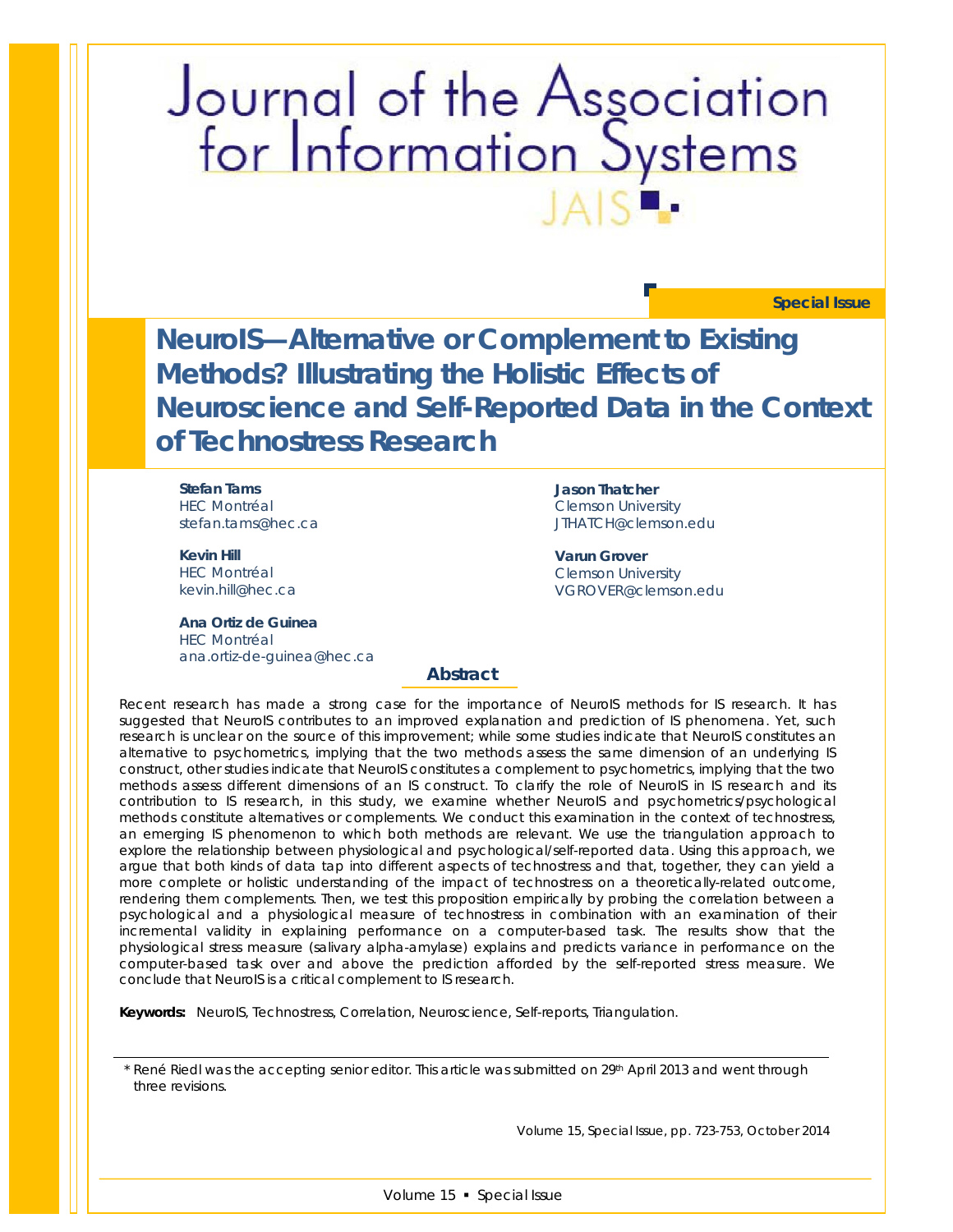**NeuroIS—Alternative or Complement to Existing Methods? Illustrating the Holistic Effects of Neuroscience and Self-Reported Data in the Context of Technostress Research**

## **1. Introduction**

Biology is key to human behavior, which, in turn, is extensively studied in the Social Sciences (Cacioppo, Berntson, Sheridan, & McClintock, 2000; Wilson, 1977). Consequently, research in the Social Sciences adopted biological or physiological measures as soon as rigorous such measures became available in referent fields (including Neurobiology and Sociobiology) (Cacioppo et al., 2000; Wilson, 1977). Specifically, in the 1970s, physiological measures were adopted by such fields as Anthropology, Psychology, Economics, and Sociology (e.g., Fleising & Labovitz, 1976; Wilson, 1977). Later, in the 1980s, they were also adopted by organizational researchers, particularly for research on job stress (Cooper, Dewe, & O'Driscoll, 2001; Eden, 1982; Fried, Rowland, & Ferris, 1984). Job stress researchers quickly recognized the vast potential of physiological measures to extend understanding of the negative impacts of job stress on employee health and organizational performance. Ultimately, in the late 1990s, job stress researchers concluded that the use of physiological measures to collect physiological data was crucial for research on job stress to advance (Spector, 1999)1.

In accordance with these trends in the Social Sciences in general, and in the job stress literature in particular, recent Information Systems (IS) research has emphasized the relevance of physiological measures for examining IS constructs (e.g., Dimoka, Pavlou, & Davis, 2011; Dimoka et al., 2012; Loos et al., 2010; Riedl, 2009, 2013; Riedl et al., 2010a; vom Brocke, Riedl, & Léger, 2013). Such research suggests that examining IS constructs using physiological measures can lead to an improved explanation and prediction of IS phenomena (Dimoka et al., 2012; Riedl et al., 2010a). Consistent with organizational researchers' use of physiological measures for research on job stress, IS researchers have highlighted technostress (i.e., the stress experienced by people as a result of their interactions with technologies (Riedl, 2013)) as a phenomenon that could benefit strongly from the improved explanation and prediction afforded by physiological measures (Riedl, 2013). Technostress has been highlighted as such a phenomenon because only two IS studies on technostress (Riedl, Kindermann, Auinger, & Javor, 2012, 2013) since the seminal work of Weil and Rosen (1997) have used physiological measures, while the others have exclusively relied on selfreported/psychological measures (e.g., Ayyagari, Grover, & Purvis, 2011; Ragu-Nathan, Tarafdar, Ragu-Nathan, & Tu, 2008; Tarafdar, Qiang, Ragu-Nathan, & Ragu-Nathan, 2007; Tarafdar, Tu, & Ragu-Nathan, 2010) (also, no IS study on technostress to date has used multiple sources of data). Thus, IS research has called for the use of physiological measures in the study of such IS phenomena as technostress. This call for using physiological measures has led to the emergence of NeuroIS as a new subfield. Several studies have followed these calls for NeuroIS research on technostress and related IS phenomena to improve the explanation and prediction of these phenomena (e.g., Riedl et al., 2012, 2013). For example, Riedl et al. (2012) examined the impact of computer breakdowns on technostress by assessing previously untested elevations in the stress hormone cortisol. Yet, the nature of the contribution physiological measures can make to our understanding of such IS phenomena as technostress remains vague; while NeuroIS research suggests that physiological measures can provide improved explanation and prediction of IS phenomena, such research is unclear on the source of this improvement.

On the one hand, a close reading of NeuroIS research suggests that both physiological and psychological (i.e., self-reported) measures should converge and correlate highly and significantly, indicating that they are "alternative forms of measurement" (Dimoka, 2012, p. 814; Dimoka et al., 2011, 2012). On the other hand, NeuroIS research also suggests that physiological measures complement psychological ones by affording "higher levels of explained variance" in IS dependent variables (Riedl et al., 2010a, p.  $257$ )<sup>2</sup>. Whereas the former account indicates that physiological

<sup>&</sup>lt;sup>1</sup> In this paper, we use the terms data and measures largely as synonyms for ease of readability, although we recognize that data are generally more concrete and constitute the values that measures can take. j

<sup>&</sup>lt;sup>2</sup> Consistent with the NeuroIS literature, we use the terms alternative and complement in accordance with their basic dictionary meanings. According to Merriam-Webster Online, an alternative is one of two or more things to be chosen (e.g., a physiological measure is chosen instead of a psychological one), whereas a complement is a thing (e.g., a physiological measure) that completes another thing (e.g., a psychological measure) by providing something additional (e.g., it explains additional variance in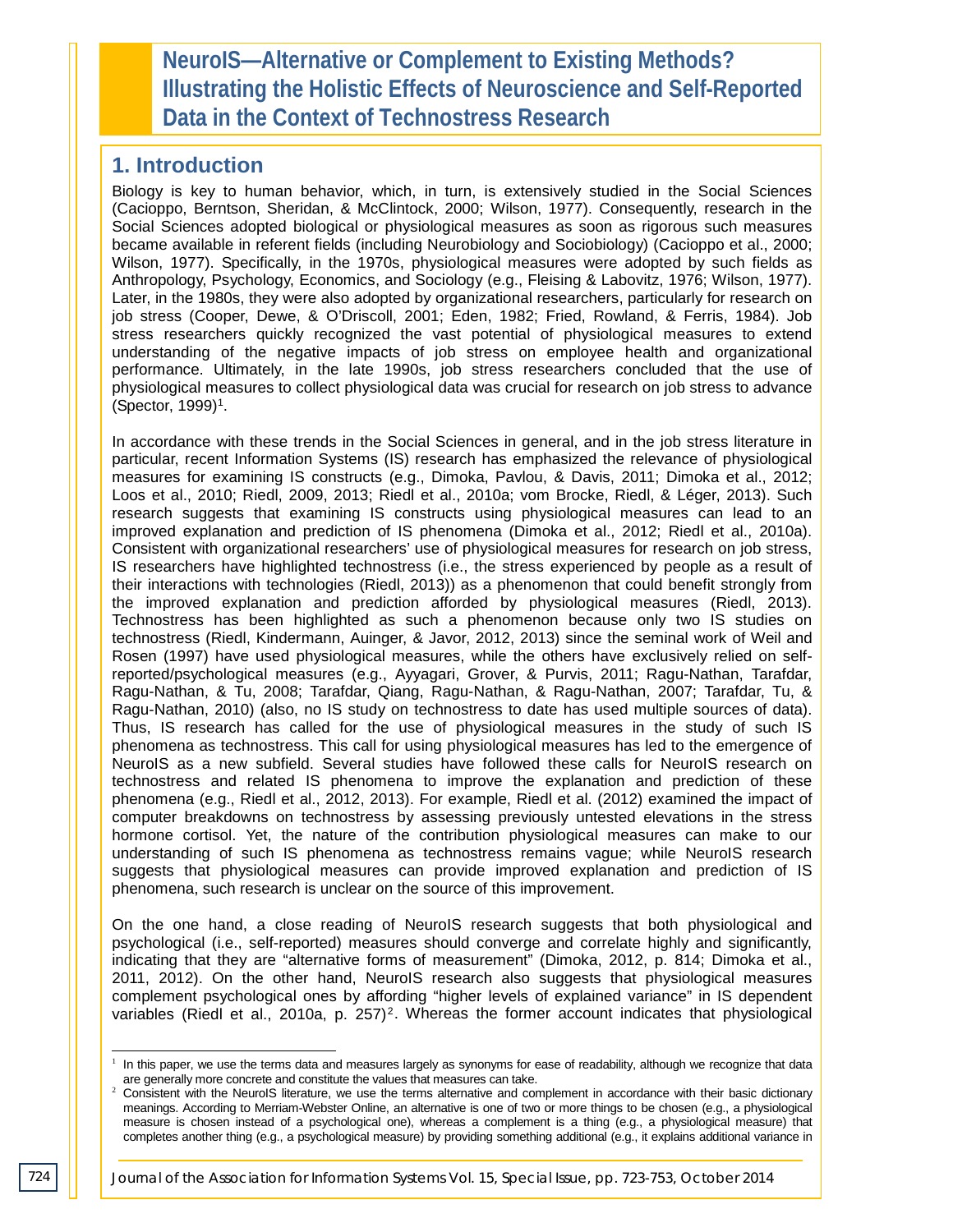measures should be used either *instead* of psychological measures due to their presumably better measurement properties or in addition to them for *convergent validity* assessments (i.e., certainty in the prediction and explanation of a phenomenon), the latter account indicates that physiological measures *complete* psychological measures by providing additional explanation (i.e., both types of measures *together* provide for a more complete or holistic understanding of IS phenomena than does either one alone). These accounts are inconsistent since using one measure instead of another or in addition to the other for convergent validity assessments (i.e., the measures are considered alternatives) implies that the two measures assess the same dimension of an underlying IS construct, while using both measures together to obtain a more complete or holistic understanding of an IS phenomenon (i.e., the measures are considered complements) implies that the two measures assess different dimensions of an IS construct (Jick, 1979). In this paper, we help resolve this inconsistency and clarify how NeuroIS contributes to improved explanations and predictions of IS phenomena. To this end, we examine whether physiological and psychological measures of IS constructs constitute alternatives or complements. We conduct this examination in the context of technostress; technostress constitutes a useful study context since it is an emerging IS phenomenon to which both kinds of measures are highly relevant (Cacioppo et al., 2000; Cooper et al., 2001; Riedl, 2013).

The paper proceeds as follows. In Section 2, we discuss the triangulation approach (Jick, 1979) as a means to frame a response to our research question. In referring to this approach and drawing from prior research, in Section 3, we develop an argument for why physiological and psychological (selfreported) measures will frequently tap into different aspects of IS constructs, such as the stress experienced in response to technological stressors. As we elaborate, this argument theoretically precludes both kinds of data from being alternative forms of measurement, and it suggests that, together, they can yield a more complete or holistic understanding of IS constructs than either data type can alone. As such, we propose that, together, both kinds of data can provide higher levels of explained variance in IS dependent variables than either one can alone. In Section 4, we examine this idea empirically for the technostress phenomenon by presenting the results of a hierarchical regression analysis, which show that a physiological measure of stress explains and predicts performance on a computer-based task over and above the prediction afforded by a psychological/self-reported measure of stress. Therefore, our paper presumes that NeuroIS methods can explain additional variance in IS dependent variables so that these methods can improve our understanding of the effects of such IS phenomena as technostress on relevant outcomes. In Sections 5 and 6, we discuss our findings and offer the concluding argument that NeuroIS methods can complement existing IS methods by offering a more complete or holistic understanding of the consequences of such IS phenomena as technostress<sup>3</sup>.

# **2. Literature Review on Triangulating Different Sources of Data**

To frame our examination of whether physiological and psychological data constitute alternatives or complements, we use the triangulation approach, which proposes using a combination of different methodologies in the study of the same phenomenon (Denzin, 1989). This combination of different methodologies serves to explain and predict a phenomenon with greater accuracy; that is, it improves the prediction and explanation of the phenomenon (Campbell & Fiske, 1959; Jick, 1979). To this end, triangulation can take two forms: convergent validation and holistic representation (Jick, 1979)4.

Discriminant validity is a related and generally equally important term in statistical assessment (Campbell & Fiske, 1959). Discriminant validity evaluates the extent to which constructs that should be unrelated theoretically are also unrelated in reality (Campbell & Fiske, 1959). In practical terms, discriminant validity evaluates whether measures of a given construct are unrelated

j

IS dependent variables). To be consistent with the NeuroIS literature, we use these terms' dictionary meanings and not, for example, the meanings assigned to them by the economic theory of complementarities (e.g., Milgrom & Roberts, 1995).

<sup>&</sup>lt;sup>3</sup> Note that complementarity can also occur when only different psychological measures are investigated or when only different physiological measures are investigated since different correlation sizes (different levels of convergent validity) can occur within and between each data level. Further, there are many different kinds of data levels, not only psychological and physiological ones (Zuckerman, 1992) (we thank an anonymous reviewer for pointing out this important aspect). However, we chose to examine the relationship between psychological and physiological measures rather than the relationships of different measures within these two data levels or across other kinds of data levels since we deem the examination of the relationship between psychological and physiological measures most pertinent to NeuroIS research. This examination was directly based on prior NeuroIS research (e.g., Dimoka, 2012; Dimoka et al., 2011, 2012; Riedl et al., 2010a). More specifically, the IS field has had a long tradition of using primarily psychological measures, which implies that the positioning of physiological measures that are new to the IS field in the well-established space of psychometrics is currently unclear. Therefore, the present study is important to clarify the role of NeuroIS in the broader IS field.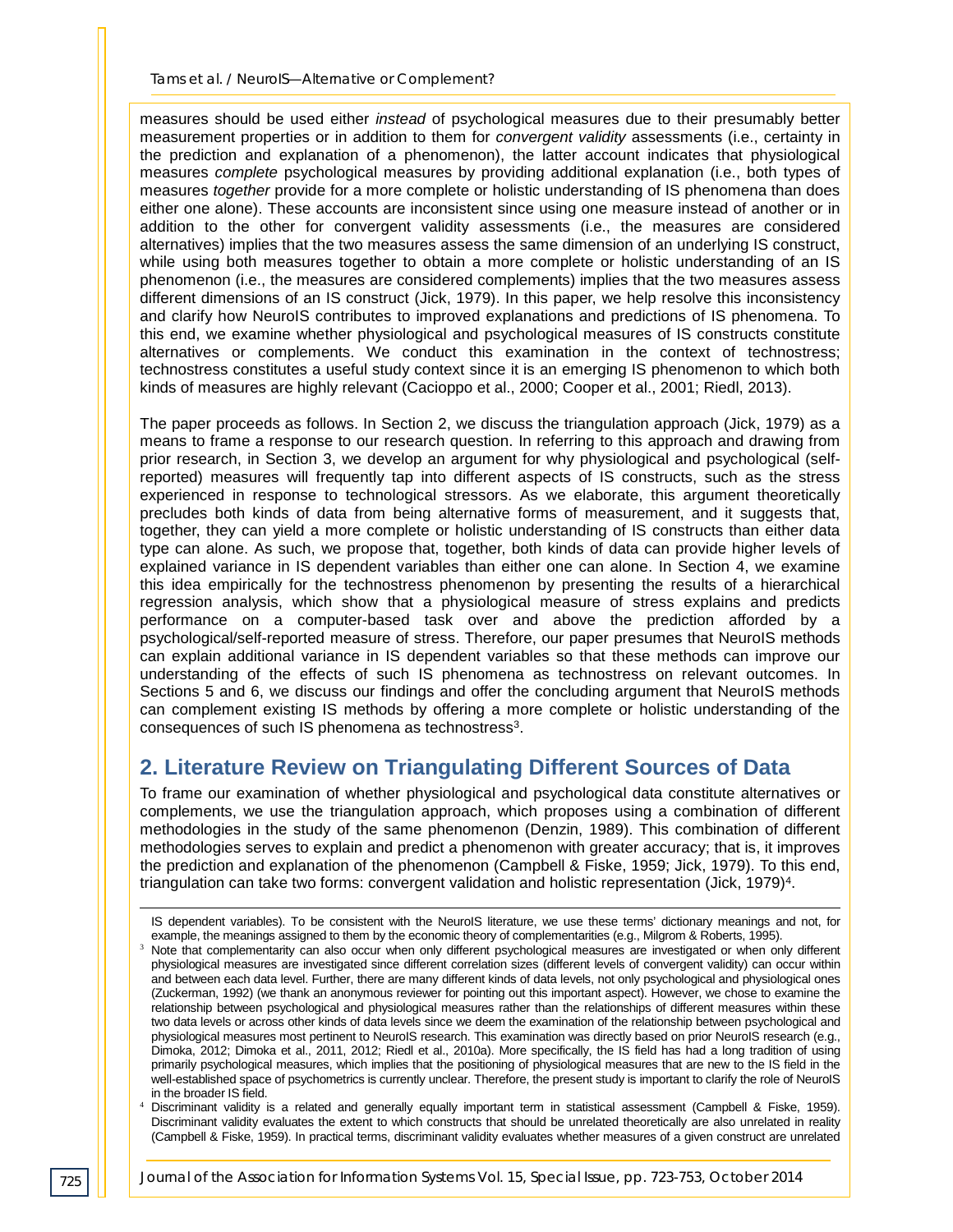#### **2.1. Convergent Validation**

j

Convergent validation means that multiple methods should be used in the measurement validation process to help ensure that explained variance is a result of the constructs under investigation rather than the method used. This strategy represents the most popular application of triangulation first introduced by Campbell and Fiske (1959), and it implies that two or more distinct methods are consistent and yield comparable results (Jick, 1979). Multiple measures, if they reach the same conclusions, can provide for a more certain prediction and explanation of a phenomenon (Churchill, 1979; Jick, 1979; Strube & Newman, 2007). For example, the impacts of a technological stressor on employee well-being could be studied by means of a questionnaire and/or elevations in hormone levels. The theoretical outcome remains employee well-being in either case, but the mode of data collection differs. If the results from both measures converge or agree, the measures are considered valid representations of their underlying construct. By this means, convergent validity can reinforce the certainty and confidence in the nature of the effects of a particular variable on variables with which it is theoretically related as part of a nomological network (Cronbach & Meehl, 1955).

The convergent validation approach to methodological triangulation involves different measures presumed to *assess the same dimension* of a construct (Jick, 1979)<sup>5</sup>. For different measures to assess the same dimension of a construct, the variance in them has to overlap; that is, they have to share variance (Campbell & Fiske, 1959; Churchill, 1979; Rich, Bommer, MacKenzie, Podsakoff, & Johnson, 1999; Strube & Newman, 2007). This concept can be illustrated using Venn diagrams that represent shared variance as overlapping areas between two circles. For two measures, Variable 1 and Variable 2, there has to be substantial overlap between them to assess the same dimension of a construct (see Figure 1 left); only then can these measures be representative of the same "thing". Consequently, lack of overlap implies that the measures do not assess the same dimension of a construct (see Figure 1 right) (Strube & Newman, 2007).



#### **Figure 1. Venn Diagram Illustrating Substantial (Left) and Limited Overlapping Variance (Right)**

Convergent validation based on overlapping variance between two measures requires that a significant and large positive correlation exists between them (Jick, 1979; Strube & Newman, 2007; Tabachnick & Fidell, 2007). The greater the positive correlation between two measures presumed to represent the same dimension of a construct, the more solid the theoretical position that these measures do, indeed, represent the same dimension of the construct (Cohen, Cohen, West, & Aiken,

to measures that are not believed to operationalize the construct (Straub, Boudreau, & Gefen, 2004). However, despite the importance of discriminant validity to statistical assessment, our literature review focuses on convergent validation and holistic representation because those are the concepts most directly related to the question of whether psychological and physiological measures of IS constructs are alternatives or complements. Hence, we focus on convergent validation and holistic representation to frame a response to our research question.

<sup>5</sup> Consistent with Bacharach (1989), we refer to broad mental configurations of a given phenomenon as constructs and to operational configurations derived from constructs as variables (or measures). Hence, constructs are on a more abstract level, while variables are on a more concrete level (Bacharach, 1989).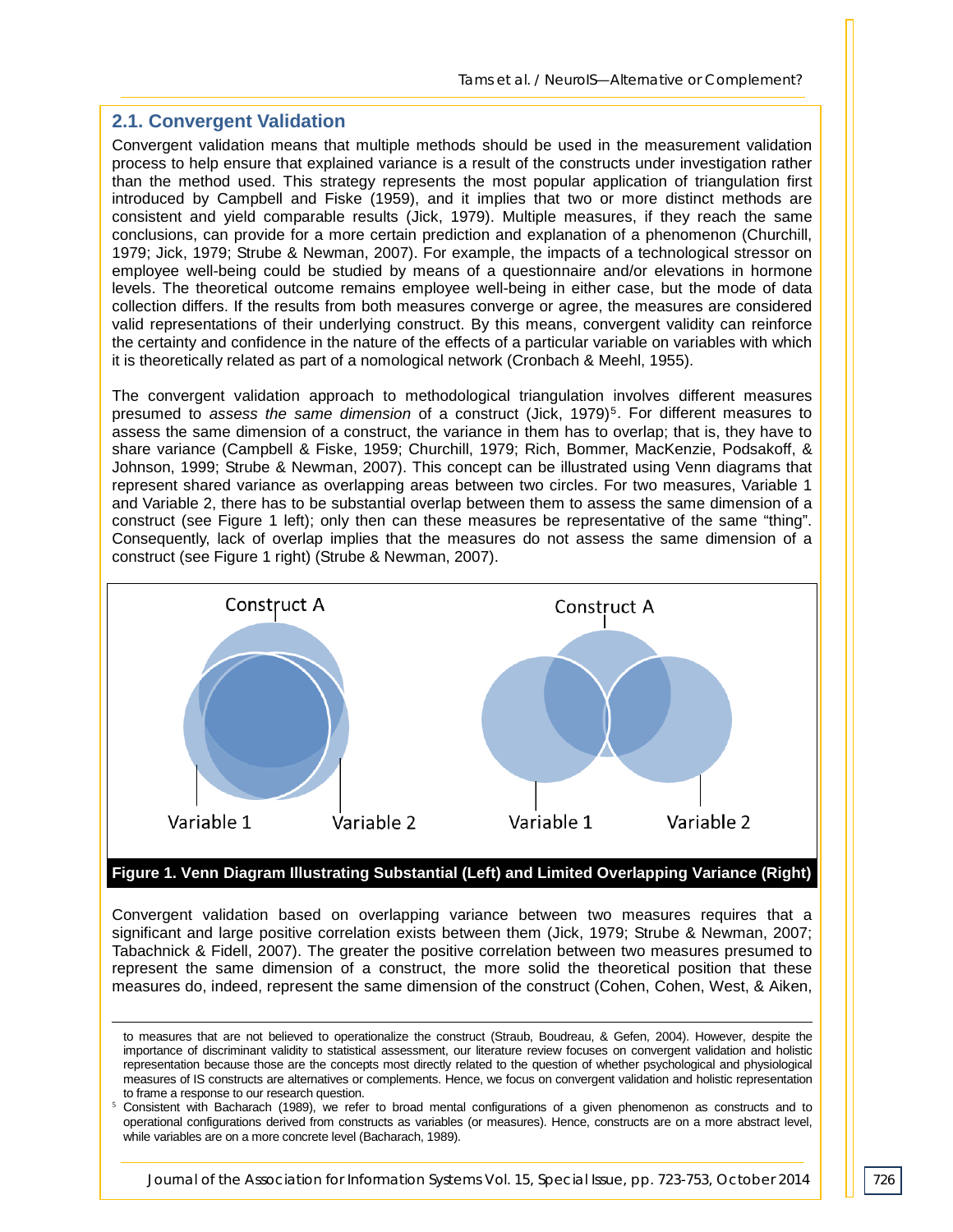2003; Tabachnick and Fidell, 2007). As Churchill (1979, p. 70) notes: "Evidence of the convergent validity of the measure is provided by the extent to which it correlates highly with other methods designed to measure the same construct". Assuming that constructs are assessed with minimal amounts of measurement error, failure to find a significant and large positive correlation contradicts the proposition that the two measures assess the same dimension of an underlying construct. In such situations, where two measures neither correlate at a statistically significant nor at a high level, the measures do not have a common core and do not assess the same dimension of a construct (Churchill, 1979)6.

In case of convergence, the results from independent analyses using either measure should explain overlapping variance; as Figure 2 shows, two overlapping independent variables X1 and X2 should be consistent and yield comparable results in their independent predictions of a dependent variable Y (Churchill, 1979; Jick, 1979)7.



With respect to the research objective of the present study, the convergent validation approach to methodological triangulation indicates that, in order for physiological and psychological measures of IS constructs to be considered "alternative forms of measurement" (Dimoka, 2012, p. 814), an empirical investigation should provide evidence of a significant and large positive correlation between these two forms of measurement. If physiological and psychological measures of IS constructs do not significantly correlate at high levels, their variance does not overlap. In such situations, they cannot be considered alternative forms of measurement of the same IS construct.

#### **2.2. Holistic Representation**

As we discuss in Section 2.1, the absence of a significant and large positive correlation between two measures precludes convergent validation. In such situations, the divergence between the measures nevertheless opens up an opportunity for enriching the explanation and prediction of outcomes that are theoretically related to the distinct measures, providing more comprehensive and potentially more complex explanations (Jick, 1979). Such divergence relates to the second approach to

 $6\,$  We emphasize the following important aspect: while the absence of statistical significance is a strong indicator that measures do not tap the same dimension of a construct (provided that measurement error is not suspected to be the reason), the presence of a significant correlation is merely supportive evidence, not conclusive evidence; significance is not sufficient on its own. Other factors to consider are the size of the correlation and supporting research and theory. -

<sup>7</sup> Consistency and comparability in terms of predictive results does not mean that two overlapping independent variables should be used together as predictors in the same statistical model. In fact, such combined use must be avoided; otherwise, problems of multicollinearity can result (Cohen, Cohen, West, & Aiken, 2003; Tabachnick & Fidell, 2007).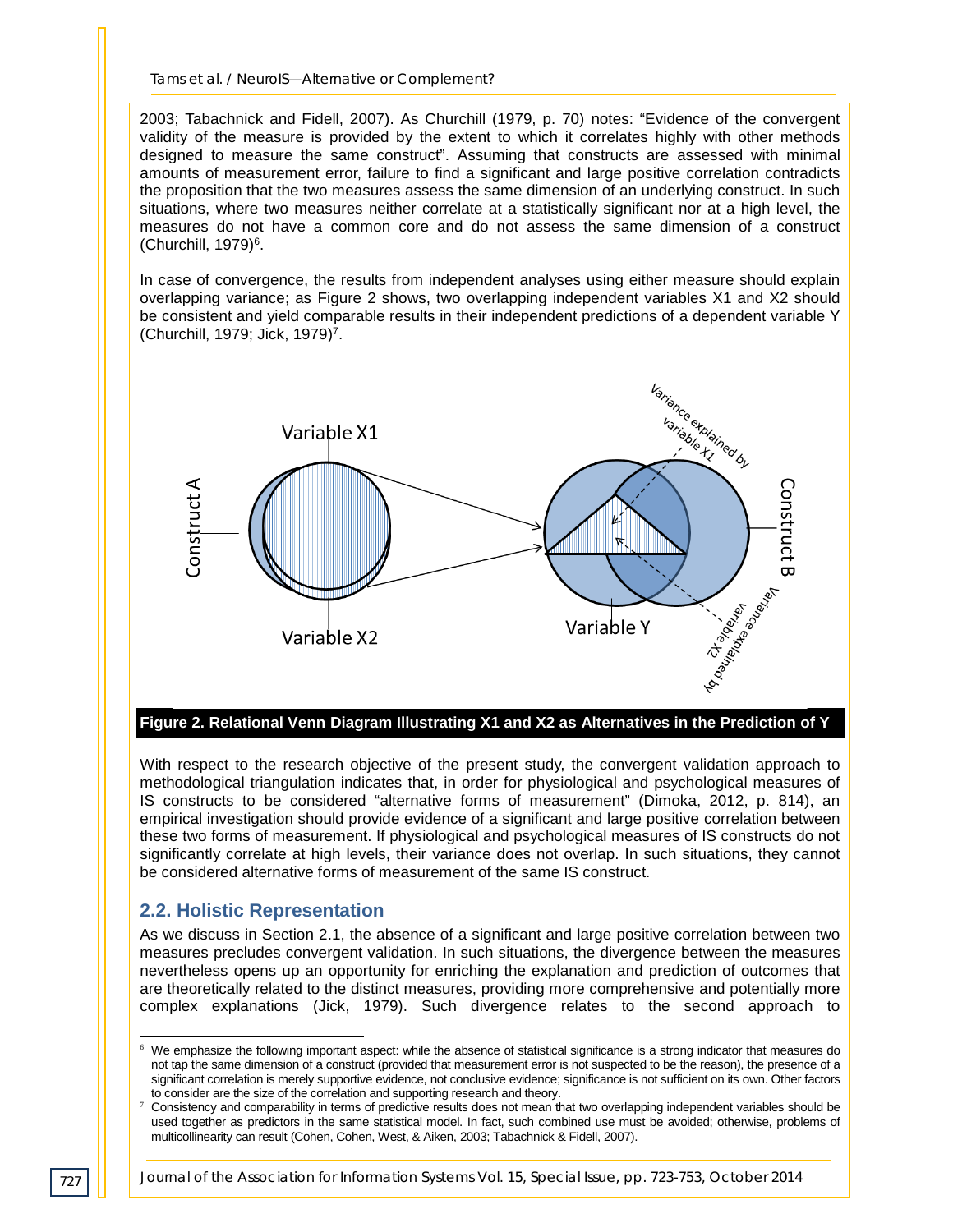methodological triangulation referred to as holistic representation, which involves different measures that assess *dissimilar but complementary dimensions* of a construct (Jick, 1979).

To be clear, the absence of a correlation, by itself, cannot be considered conclusive evidence that two forms of measurement assess complementary dimensions of a given construct. Interpreting complementarity requires additional empirical evidence showing that both forms of measurement explain unique amounts of variance in theoretically related outcomes. That is, divergent measures can be considered complementary if, in addition to the absence of a significant and large positive correlation between them, using them together explains unique variance in an outcome that would have otherwise been neglected (Jick, 1979). More specifically, two divergent measures of the same construct can combine to predict complementary parts of the variance in a dependent variable and, thereby, achieve higher levels of explained variance in the dependent variable than either measure could alone (Cohen et al., 2003; Tabachnick & Fidell, 2007).

Uncovering unique variance in, for example, IS dependent variables is practical since any one construct operationalization may capture only a part of its underlying construct so that crucial aspects of the effects of an overall construct on theoretically related outcomes may be missed by a single measure of that overall construct (Strube & Newman, 2007). On this basis, the concept of holistic representation implies that using two divergent measures, which assess two unique aspects of a given construct, together can provide for a more complete or holistic understanding of a phenomenon and of its effects than can be obtained when using either measure alone (Jick, 1979). As a result, a more complete picture and more powerful predictive relationships can be achieved.

With respect to our study, the holistic representation approach to methodological triangulation indicates that, if physiological and psychological measures of IS constructs are divergent (i.e., they do not correlate highly and significantly), these measures could potentially be complementary such that, together, they could yield "higher levels of explained variance" in IS dependent variables (Riedl et al., 2010a, p. 257) than either one could yield alone. Consequently, consistent with Jick (1979), holistic representation is where NeuroIS could play a particularly prominent role by producing data and suggesting conclusions to which psychological data obtained from self-reports would be blind. This idea also implies that adding physiological and psychological measures of IS constructs together in an index variable should be avoided; this technique could reduce the richness of the explanation that such measures can produce. Instead, the effects of complementary measures of a construct should be examined concurrently, yet estimated independently (i.e., using hierarchical regression analysis) (Cohen et al., 2003).

#### **2.3. Summary of the Literature Review and Takeaways for the Present Study**

Overall, the triangulation approach indicates that we have to begin our examination of whether physiological and psychological measures of IS constructs are alternatives or complements by examining the correlation between these measures. Examining the correlation is important since, in order for these measures to be considered alternatives, they have to share variance. This notion implies that both measures have to correlate highly and significantly. Prior research and theory should be consulted to inform our a priori understanding of this correlation before calculating it. After its calculation, if the correlation indicates divergence, we have to examine whether the physiological measure can explain unique variance in a theoretically related outcome above and beyond the variance explained by the psychological measure. This latter examination allows us to determine whether physiological data complete psychological data by affording higher levels of explained variance in IS dependent variables and, thus, whether these data indicate complementarity in the sense of holistic representation. Hierarchical regression analysis can be used for the latter examination (Cohen et al., 2003; Tabachnick & Fidell, 2007), where the psychological measure is entered in Step 2 of the regression model (after the control variables) and the physiological measure is entered in Step 3. This sequence, in which the measure of primary interest to this study is entered last, allows us to determine whether this measure can, in fact, increase the variance explained in IS dependent variables above and beyond the variance explained by traditional, psychological measures (Cohen et al., 2003; Tabachnick & Fidell, 2007). More specifically, in case significant incremental variance is explained in Step 3 of the regression model, we can conclude that psychological and physiological measures of IS constructs are complements such that physiological measures complete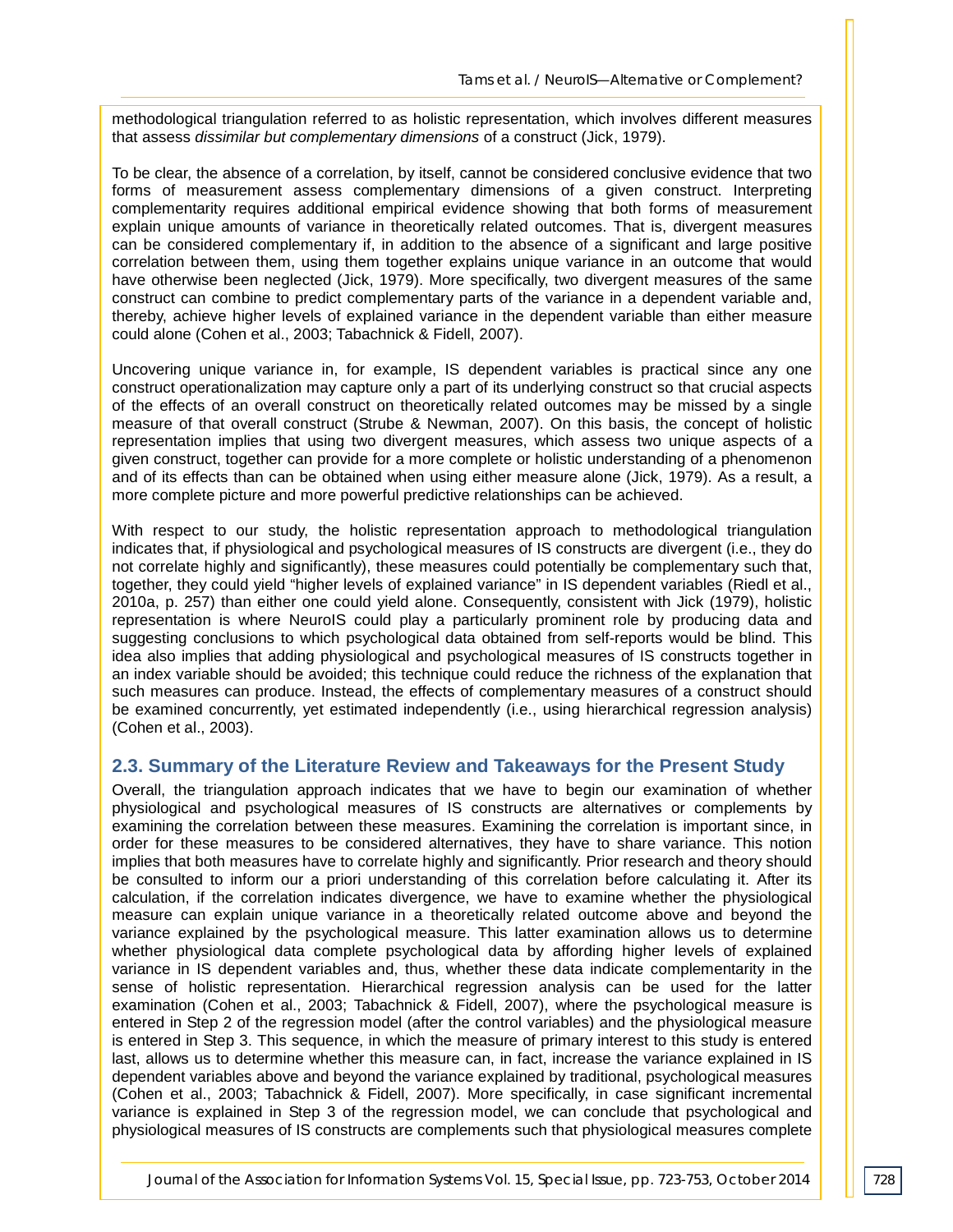| Table 1. Summary of the Literature Review on the Triangulation of Different Sources of Data |                                                                                                                                                                                       |                                                                                                                                                                                        |                                                                                                                                                                                           |  |  |  |  |
|---------------------------------------------------------------------------------------------|---------------------------------------------------------------------------------------------------------------------------------------------------------------------------------------|----------------------------------------------------------------------------------------------------------------------------------------------------------------------------------------|-------------------------------------------------------------------------------------------------------------------------------------------------------------------------------------------|--|--|--|--|
| <b>Dimension of</b><br>comparison                                                           | <b>Triangulation approach</b>                                                                                                                                                         |                                                                                                                                                                                        | <b>References</b>                                                                                                                                                                         |  |  |  |  |
|                                                                                             | <b>Convergent validation</b>                                                                                                                                                          | <b>Holistic representation</b>                                                                                                                                                         |                                                                                                                                                                                           |  |  |  |  |
| Variance in different<br>measures                                                           | Overlapping (shared)                                                                                                                                                                  | Unique                                                                                                                                                                                 | Cohen et al. (2003), Jick<br>(1979), Strube and Newman<br>(2007), Tabachnick and Fidell<br>(2007)                                                                                         |  |  |  |  |
| Metaphor for the<br>different measures                                                      | Different measures assess<br>the same dimension of a<br>relationship between construct and can be<br>interpreted as "apples and<br>apples"                                            | Different measures assess<br>dissimilar dimensions of a<br>construct and can be<br>interpreted as "apples and<br>oranges"                                                              | Jick (1979), Rich et al. (1999)                                                                                                                                                           |  |  |  |  |
| Assessment criteria                                                                         | Different measures should<br>have a significant and large<br>positive correlation and<br>should not explain unique<br>proportions of variance in<br>theoretically related<br>outcomes | Absence of a significant,<br>large positive correlation and<br>explanation of significant<br>incremental variance by one<br>measure over another in a<br>hierarchical regression model | Campbell and Fiske (1959),<br>Churchill (1979), Cohen et al.<br>(2003), Jick (1979), Nunnally<br>(1978), Rich et al. (1999),<br>Strube and Newman (2007),<br>Tabachnick and Fidell (2007) |  |  |  |  |
| Implications and<br>takeaways for the<br>present study                                      | Psychological and<br>physiological measures are<br>alternatives                                                                                                                       | Psychological and<br>physiological measures are<br>complements                                                                                                                         | Cohen et al. (2003), Jick<br>(1979), Rich et al. (1999),<br>Tabachnick and Fidell (2007)                                                                                                  |  |  |  |  |

psychological ones by affording higher levels of explained variance in IS dependent variables (e.g., performance on computer-based tasks) (see Table 1).

NeuroIS research to date has yielded limited insight as to whether psychological and physiological measures of IS constructs can be used for convergent validation or for holistic representation; systematic triangulation has rarely been employed in NeuroIS research. More specifically, although NeuroIS research is uniquely positioned to explore the triangulation between both kinds of measures, a comprehensive search across more than 40 databases such as Business Source Premier and Academic Search Premier (please see Appendix 1 for the complete list) using the keywords "NeuroIS", "triangulation", "instrument validation", and "construct validity" revealed only one published paper. In this paper, Ortiz de Guinea, Titah, and Léger (2013) indicate that a correlation between psychological and physiological measures of IS constructs cannot necessarily be expected. However, the purpose of their study was an assessment of IS construct validity rather than an exploration of the nature of the relationship between both kinds of measures. Hence, research is needed that more systematically assesses the association between both kinds of measures, and Ortiz de Guinea et al. (2013) called for such research. In accordance with this call, in Section 3, we explore whether comparing psychological and physiological measures of IS constructs constitutes a comparison of apples and apples (i.e., the two measures converge) or one of apples and oranges (i.e., the two measures diverge); we conclude that apples and oranges should be expected, which implies that the two kinds of measures may well be complements.

# **3. Making the Case for Complements**

The NeuroIS literature often suggests to IS scholars that physiological and psychological measures should converge and correlate at high and significant levels (e.g., Dimoka et al., 2011, 2012). This idea assumes a direct correspondence between both measures such that they assess the same dimension of an underlying IS concept and, thus, could be considered alternatives to each other. Presumably, physiological data are the better alternative since psychological data can suffer from a variety of biases, such as subjectivity, social desirability, and common method bias (Dimoka et al., 2011, 2012; Podsakoff, MacKenzie, Lee, & Podsakoff, 2003). These biases involve the unwanted, systematic tendency to respond to questionnaire items on a basis other than the item content (Podsakoff et al., 2003). In addition, the subjects' bounded cognitive abilities and observational opportunities may introduce random error in the forms of, for example, recall errors and noncompliance (Bommer, Johnson, & Rich, 1995; Patterson et al., 1993).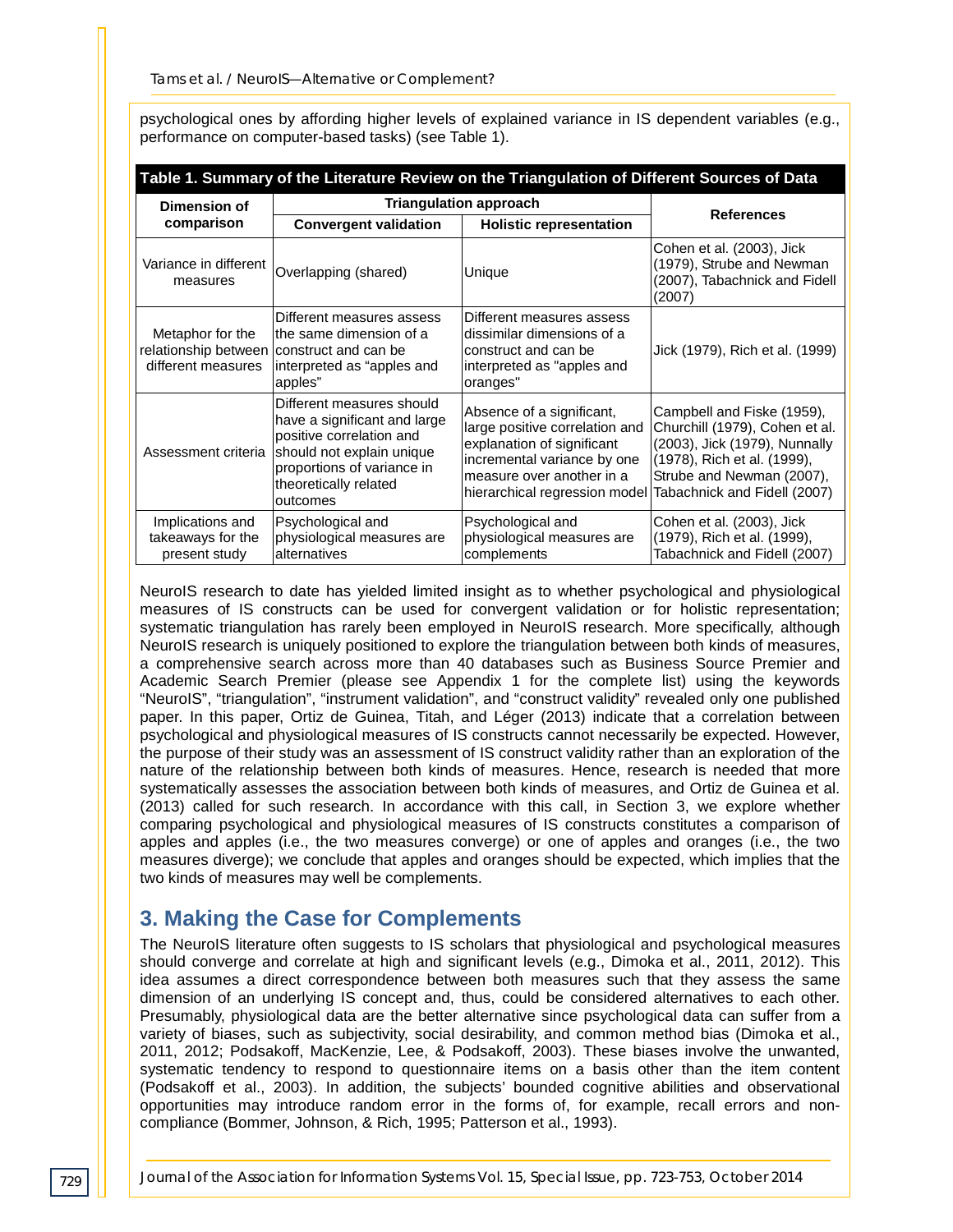In contrast to psychological measures, physiological measures are frequently assumed to be free of systematic bias and random error since they are intended to record a behavior or outcome directly, unmediated by cognitive or observational biases (Bommer et al., 1995). Hence, physiological measures are often considered to be more objective in that they are not under the direct control of the research subject's will and consciousness—a sound argument.

Yet, the validity of physiological measures may often be more difficult to determine than that of psychological ones. Physiological measures are often only partly indicative of theoretical constructs since their functions in the organism tend to encompass more than one thing (Schultheiss & Stanton, 2009). Also, the multiplicity of interactions among the hormonal systems, the brain systems, the body immune system, and the peripheral organs are complex (Fried et al., 1984; Schultheiss & Stanton, 2009), which makes it difficult to isolate sources of change in these systems and their effects on third variables. For example, increases in certain hormones (e.g., cortisol) in response to computer breakdowns can readily be understood as an indicator of stress (Riedl et al., 2012). However, hormone levels also increase, for instance, after a meal, and they change in response to alcohol consumption and other non-stress related activities (while people often consume alcohol to cope with stress, alcohol by itself is not known to cause stress) (Schultheiss & Stanton, 2009). The basic threat to validity exposed in this example holds true for many physiological measures, even for such widely used ones as blood pressure (Fried et al., 1984). Hence, physiological data may be biased by related physiological processes. Additionally, physiological data may be biased by related psychological processes. For example, heart rate measures have been shown to be affected by emotional arousal (Lang, Greenwald, Bradley, & Hamm, 1993; Patterson et al., 1993).

Furthermore, there are elements subject to interpretation in most measures, whether psychological or physiological (Bommer et al., 1995). For example, the interpretation of even the "hardest" physiological measure may itself be open to negotiation, and determining threshold levels for acceptable experiences of stress, trust, or intentions is a subjective matter (Bommer et al., 1995). Besides, physiological activity levels vary between subjects so that researchers must obtain baseline levels of physiological activity and generate results under explicit consideration of this baseline (Wilder, 1958). Concerning external validity, in contrast to psychological measures that can aggregate statements over situations and time, physiological measures are often limited to a distinct situation, which prevents their results from being extrapolated to other situations (Fried et al., 1984). Additionally, physiological measures are often more narrowly focused than psychological ones (Bommer et al., 1995), which implies a potential disadvantage regarding content validity. Moreover, several event-related potentials reported in Beauducel, Debener, Brocke, and Kayser (2000) had reliabilities of close to zero, a finding that casts some doubt on the often assumed superior accuracy of physiological measures. Hence, claims that physiological data are an objective alternative to psychological data may potentially be misleading.

Even if physiological data were indisputably superior to psychological data, the two kinds of data may still be imperfect alternatives. For these kinds of data to be alternatives, physiology and psychology would have to fulfill the same functions for the human being. Yet, physiological data reflect bodily functions and processes, whereas psychological data reflect the state of mind and conscious awareness (Davidson, 2008; Kim, 2000, Robinson, 1983). This contrast implies a principal difference between physiological and psychological data. As a result of this principal difference, physiological and psychological data do not often converge. For example, research suggests that people can already be biologically stressed at an unconscious level—due to such stressors as technology before they become consciously aware of their stress (stress generally refers to negative psychological or physiological experiences that push individuals beyond their ability to successfully cope (McEwen, 2006)) (Monat, Lazarus, & Reevy, 2007; Riedl, 2013). In fact, some have argued that peoples' primary reactions to stressors occur at the unconscious level (i.e., without subjective awareness) because the activities of two main systems responsible for the physiological aspects of stress (i.e., the autonomic nervous system and the hypothalamic-pituitary-adrenal (HPA) axis) operate independently of conscious awareness (Bargh & Morsella, 2008; Brosschot, 2010; Dijksterhuis & Nordgren, 2006). Biological stress can even be experienced while sleeping, where it is by definition not consciously experienced (Brosschot, 2010). These notions suggest that physiological and psychological measures are largely non-redundant and dissimilar.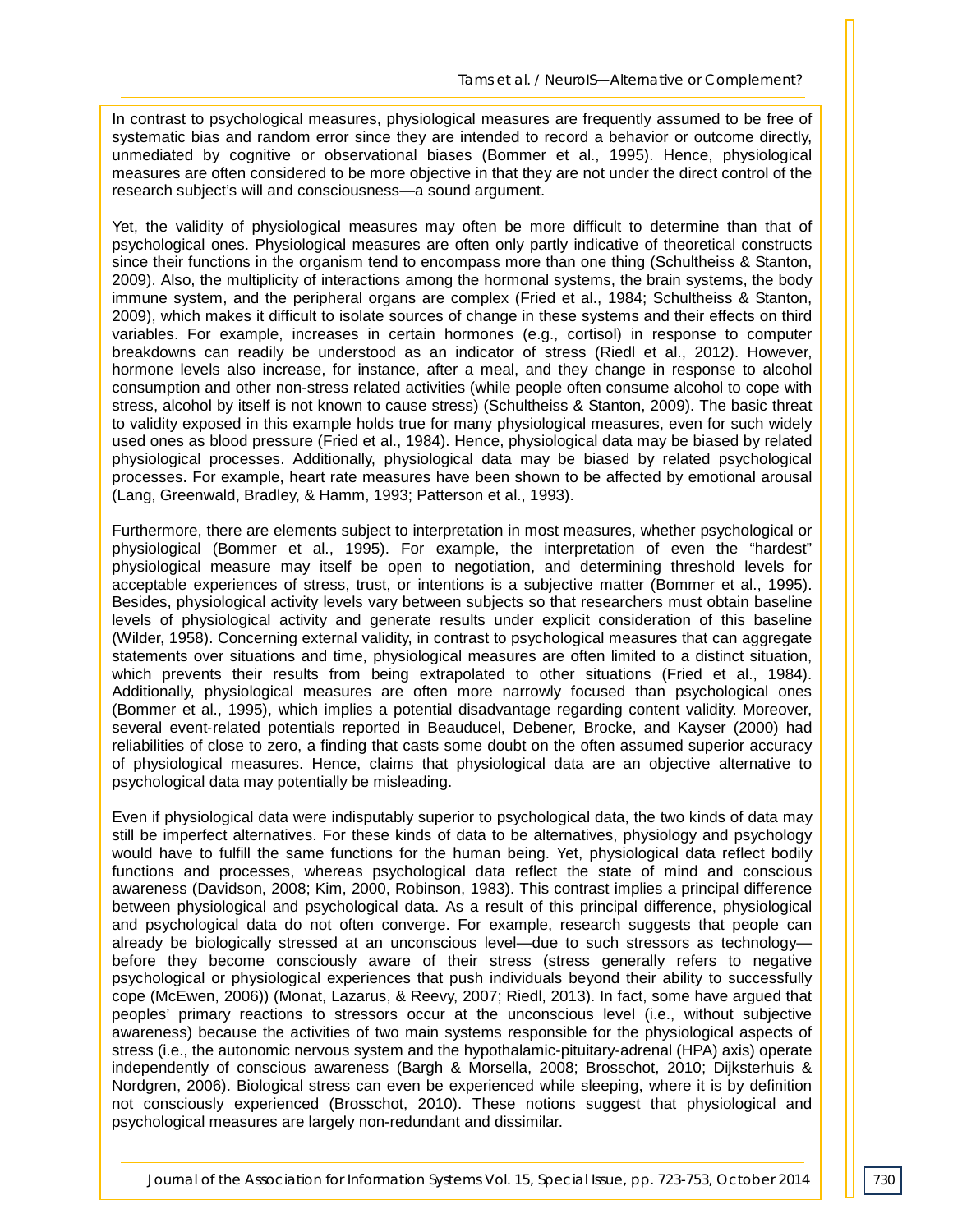As a result, conscious stress-methods, such as psychological measures, may be blind to many experiences of stress that can only be explained by physiological measures (Brosschot, Verkuil, & Thayer, 2010). This conclusion implies that, instead of explaining overlapping variance, physiological measures may explain a unique and large part of the variance in stress above and beyond what is explained by psychological measures (Brosschot, 2010).

In an organizational context, the job stress literature argues that stress involves both psychological and physiological aspects rather than merely one or the other (Cooper et al., 2001). This argument is made because physiological stress is a direct function of environmental stimuli, whereas psychological stress is the result of an interaction between environmental demands and an individual's conscious assessment of those demands. This rationale indicates that physiological and psychological stress are caused by different mechanisms (Cooper et al., 2001). On the basis of these different causal mechanisms, one can presume that physiological and psychological stress are not identical and that they constitute different facets of stress given that—in accordance with such pertinent approaches to the mind-body relationship as anomalous monism—two events are identical if and only if they have the same causes (Kim, 2000). Consistent with this analysis, the job stress literature has shown that conscious perceptions of stress, measured by means of psychological measures or self-reports, often do not correlate with the usually unconscious physiological reactions to organizational stressors (Riedl, 2013, citing van Eck, Berkhof, Nicolson, & Sulon, 1996; Vedhara, Hyde, Gilchrist, Tytherleigh, & Plummer, 2000; Vedhara et al., 2003). Further, there is some initial evidence that psychological and physiological measures of technology-induced stress neither correlate highly nor significantly with each other (Riedl, 2013). For instance, using 14 subjects, Korunka, Huemer, Litschauer, Karetta, and Kafka-Lützcow (1996) examined the effects of working with new technologies on elevations of stress hormone levels and stress perceptions. They failed to detect significant relationships between both kinds of measures across a variety of analyses using different hormones and perceptual measures of stress. While Korunka et al.'s (1996) findings may have been the result of a rather small sample size, they offer some initial indication that psychological and physiological measures of IS constructs may not correlate at high and significant levels.

Overall, theory and empirical research lead us to propose that psychological and physiological measures of an IS construct may not assess the same dimension of the construct and should, hence, perhaps not be treated as alternatives (Lev-ari, Maimon, & Yaal-Hahoshen, 2006). This proposition implies—based on the triangulation approach—that psychological and physiological measures of IS constructs should neither correlate highly nor significantly and that they each may explain unique proportions of variance in theoretically related outcome variables.

# **4. Illustrative Study**

To test the idea that psychological and physiological measures of an IS construct may not assess the same dimension of the construct, implying that they should neither correlate highly nor significantly<sup>8</sup>, we conducted a laboratory experiment in the context of technostress. We selected technostress as the research context due to its theoretical and practical significance; technostress is pertinent to both human psychology and physiology (Riedl, 2013), and it has been shown to have a variety of negative organizational consequences such as reduced performance on computer-based tasks (Ayyagari et al., 2011; Cooper et al., 2001; Tarafdar et al., 2010). Further, technostress is an emerging phenomenon that could strongly benefit from the use of physiological measures. A recent review paper (Riedl, 2013) that examined the potential of physiological measures to advance research on technostress concluded—consistent with the job stress literature—that "biological measures (e.g., stress hormone levels, cardiovascular activity) are crucial predictors of human health, making them an indispensable complement to self-reports on stress perceptions" (Riedl, 2013, p. 18); however, IS research on technostress has relied almost exclusively on self-reported/psychological measures (e.g., Ayyagari et al., 2011; Ragu-Nathan et al., 2008; Tarafdar et al., 2007; Tarafdar et al., 2010) (for exceptions, please see Riedl et al., 2012, 2013).

<sup>&</sup>lt;sup>8</sup> Note that—since significance depends on sample size—even measures indicating rather different constructs could have small but highly significant correlations when the sample size is large. -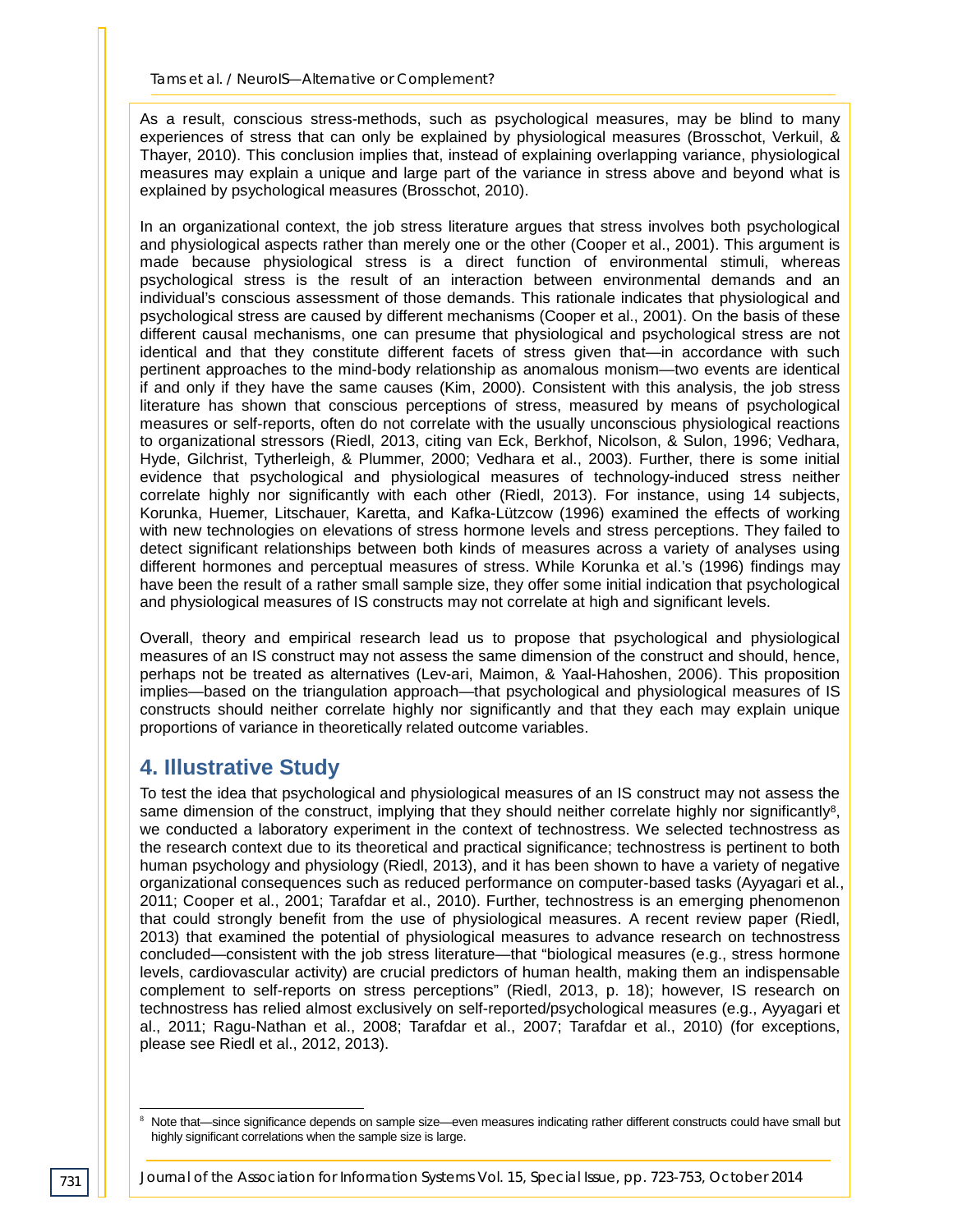We conducted our experiment using student subjects since using students reduced the number of confounding variables and increased the internal validity of our results (Appan & Browne, 2012; Polites & Karahanna, 2012). We focused on internal validity rather than external validity with this research because we were concerned with issues related to scientific measurement rather than workplace design (Mook, 1983). Consistent with other experimental IS research (e.g., Dennis & Kinney, 1998; Suh & Lee, 2005; Tam & Ho, 2006), 67 percent of the study participants were male, the average age was 21 years, and the subjects received monetary compensation for their participation (US\$15). Furthermore, participation was strictly voluntary, and the participants provided written consent prior to participation. We precluded prospective candidates with diagnosed elevated stress levels, known heart conditions, or increased blood pressure from participating in the study.

#### **4.1. Experimental Task**

Consistent with recent experimental research in IS (e.g., Dabbish & Kraut, 2008; Liu et al., 2013; McFarlane, 2002), Psychology (e.g., Baker-Ward & Ornstein, 1988; Schumann-Hengsteler, 1996; Washburn, Gulledge, James, & Rymbaugh, 2007), and Bio-Behavioral Studies (Granger et al., 2006; Granger, Kivlighan, el-Sheikh, Gordis, & Stroud, 2007), the experiment employed a game-like computer-based task. Game-like computer-based tasks, such as the online browser game Memory/Concentration, offer many benefits for experimental research (Washburn, 2003; Washburn & Gulledge, 1995). These tasks are intrinsically motivating and, thus, elicit motivated performance. As such, they are particularly useful for research on technostress and for the present study since stress is a function of motivated performance (Cooper et al., 2001). Further, these tasks provide continuity and context for responding (Washburn, 2003), and the platform-based technologies on which they are generally performed are becoming increasingly important in the information economy (Ceccagnoli, Forman, Huang, & Wu, 2012).

The task we employed for this study was an adaptation of the memory game Memory/Concentration, which required the subjects to find matching pairs of symbols in a matrix by flipping computergenerated cards. In the process, the subjects had to memorize the symbols they had seen and where the symbols were located in the matrix (please see Schumann-Hengsteler (1996) for a detailed description of this task). The symbols required the subjects to perform arithmetic: one card specified an integer, and the matching card specified a multiplication yielding this integer. For instance, a matching pair consisted of one card with the symbol "39" and another with the symbol "13 \* 3". The cards were drawn at random, and we incentivized good task performance to yield motivated performance above and beyond the motivating nature of the task. More specifically, we used two incentive mechanisms: a performance-based lottery and a participant ranking. The lottery featured three valuable prizes (e.g., the Nintendo Wii), whose drawing depended on subject performance in the task such that higher performance yielded a greater likelihood to win a prize (in terms of a larger number of lottery tickets). For the ranking, the subjects provided counterfeit names (e.g., "Mike85"), which we then used to compile a performance-based ranking that was sent to all participants once the study was completed. This ranking increased the competitive nature of the task and made participation more meaningful (i.e., participation became meaningful above and beyond the intrinsically motivating nature of the task). Overall, the task was both complex and competitive.

Prior to the experimental trial, the participants went through a practice trial of the task. The duration of the experimental procedure was 30 minutes, and the participants received no detailed, personalized performance feedback in accordance with the requirements of the institutional review board.

#### **4.2. Physiological and Psychological Measures of Stress**

While the subjects were working on the computer-based task, stress was induced through instant messages that appeared on the computer display. The messages came in two frequencies: low for the control group (every 90 seconds) and high for the experimental group (every 15 seconds) (following Cook and Campbell (1979), the subjects were randomly assigned to the two groups). Manipulation checks confirmed the validity of the frequency manipulation. The messages were meaningfully related to the task to attract participant attention; yet, they were irrelevant for completing it so as not to confound task performance effects. More specifically, the messages contained additive equations in the form of " $64 + 64 = 128$ ". The messages disrupted subjects' thinking processes to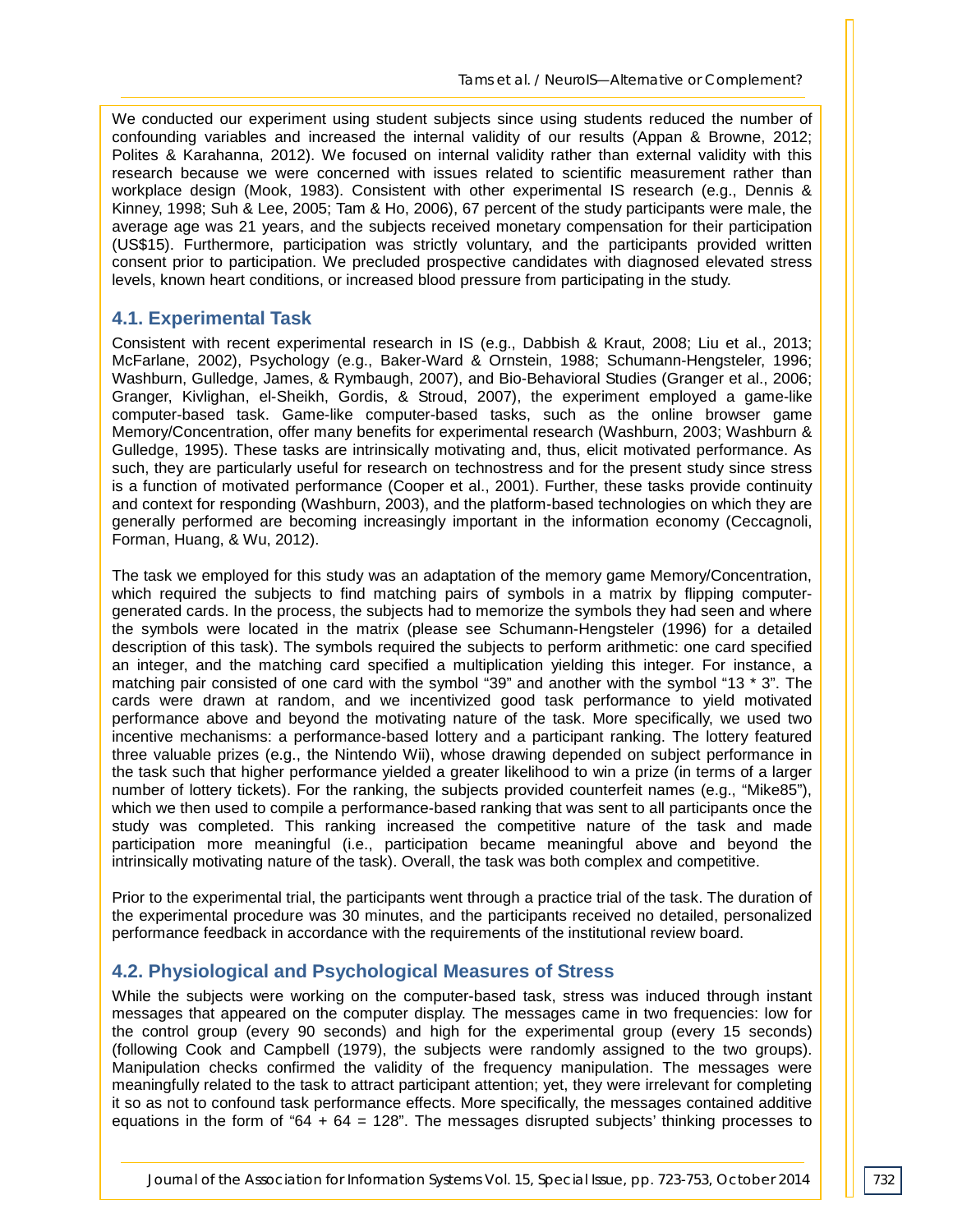hinder effective goal attainment and subsequently induce stress (Tarafdar et al., 2010). Consistent with prior research (e.g., Theeuwes, 1991), the subjects were instructed to ignore the interruptions in order to prevent confounding effects due to individual differences in reactions to instant messages.

We measured stress physiologically via the salivary stress enzyme  $α$ -amylase before and after the task (following a pre-post design allowed us to capture true physiological stress responses and to infer that those physiological responses were task-related (Cook & Campbell, 1979)). Salivary αamylase (sAA) is a marker of the sympathetic nervous system component of the psychobiology of stress that reflects changes in the stress hormone adrenalin (Granger et al., 2007). As such, sAA is a cutting-edge measure of stress in bio-behavioral research (Granger et al., 2007), although it can be sensitive to noise (Nater & Rohleder, 2009). More specifically, much like cortisol, sAA is sensitive to alcohol, food, dairy, and caffeine consumption (Granger et al., 2007; Salimetrics, 2011), which means that these aspects need to be controlled for (please see Riedl, 2013, for a more detailed discussion of the characteristics of hormones as indicators of stress and of the endocrinological system).

sAA is officially classified as family 13 of the glycosyl hydrolases, and it reacts to both physical and psychological stressors (Granger et al., 2007). The latter characteristic renders it useful for research on technostress since technostress can arise from both psychological and physiological stressors (e.g., Ayyagari et al., 2011; Riedl et al., 2012; Riedl, 2013). Additionally, sAA can be collected noninvasively (Granger et al., 2007), which makes it useful for research on technostress since its collection, by itself, is not very likely to create an alternative explanation for stress effects (Riedl, 2013). Further, prior research indicates that adrenaline is a particularly relevant hormone in the context of computer-related work; for example, adrenaline is more relevant in this context than is cortisol (Korunka et al., 1996). An added advantage of sAA is that it peaks much faster (usually within 5 minutes poststressor) than does cortisol (usually within 20 minutes) (Granger et al., 2007), which means that its collection can entail a lower logistical burden than that of cortisol. We administered the sAA measure directly before the task and three minutes post-task by instructing the subjects to open a tube and insert a cotton-like oral swab into their mouths for two minutes (Salimetrics, 2011; Neupert, Miller, & Lachman, 2006).

Moreover, we assessed stress psychologically directly following the task. This assessment used an existing stress measure; we adapted a five-item scale from Moore (2000) and Schaufeli, Leiter, and Kalimo (1995). In line with much prior stress-related experimental research (e.g., Kirschbaum, Klauer, Filipp, & Hellhammer, 1995; Plante & Ford, 2000), this scale asked the subjects how much stress they experienced in response to the task they had just performed. As such, this measure directly captured perceived stress in response to the experimental task, which implies that this measure was directly related to the task. A sample item is "I felt strain due to the task demands" (see Appendix 2). Although we adapted an existing scale, we subjected the scale to a pilot-test in a sample of 24 respondents, and we found evidence of good measurement properties (e.g., alpha exceeded 0.80).

Concerning the main experiment, the results from a power analysis using G\*Power 3.1 (Faul, Erdfelder, Buchner, & Lang, 2009) and specifying a population effect size of 0.5 revealed that a sample size of 29 subjects was adequate for a desired power level of 0.80 and a two-tailed test. In our main experiment, we collected data from 64 participants. A direct comparison of the experimental and control groups in terms of stress differences revealed no effect of the experimental manipulation on either measure of stress for the student participants (also see Table  $2)^9$ .

An independent samples t-test was conducted that showed no significant difference between the two groups for either psychological stress (t=.615, p>0.05) or physiological stress (t=.728, p>0.05). We explore the potential reasons for this result in the limitations section (e.g., the effect of interruptions on stress may be **indirect** or may **depend on** relevant individual differences, such as age). -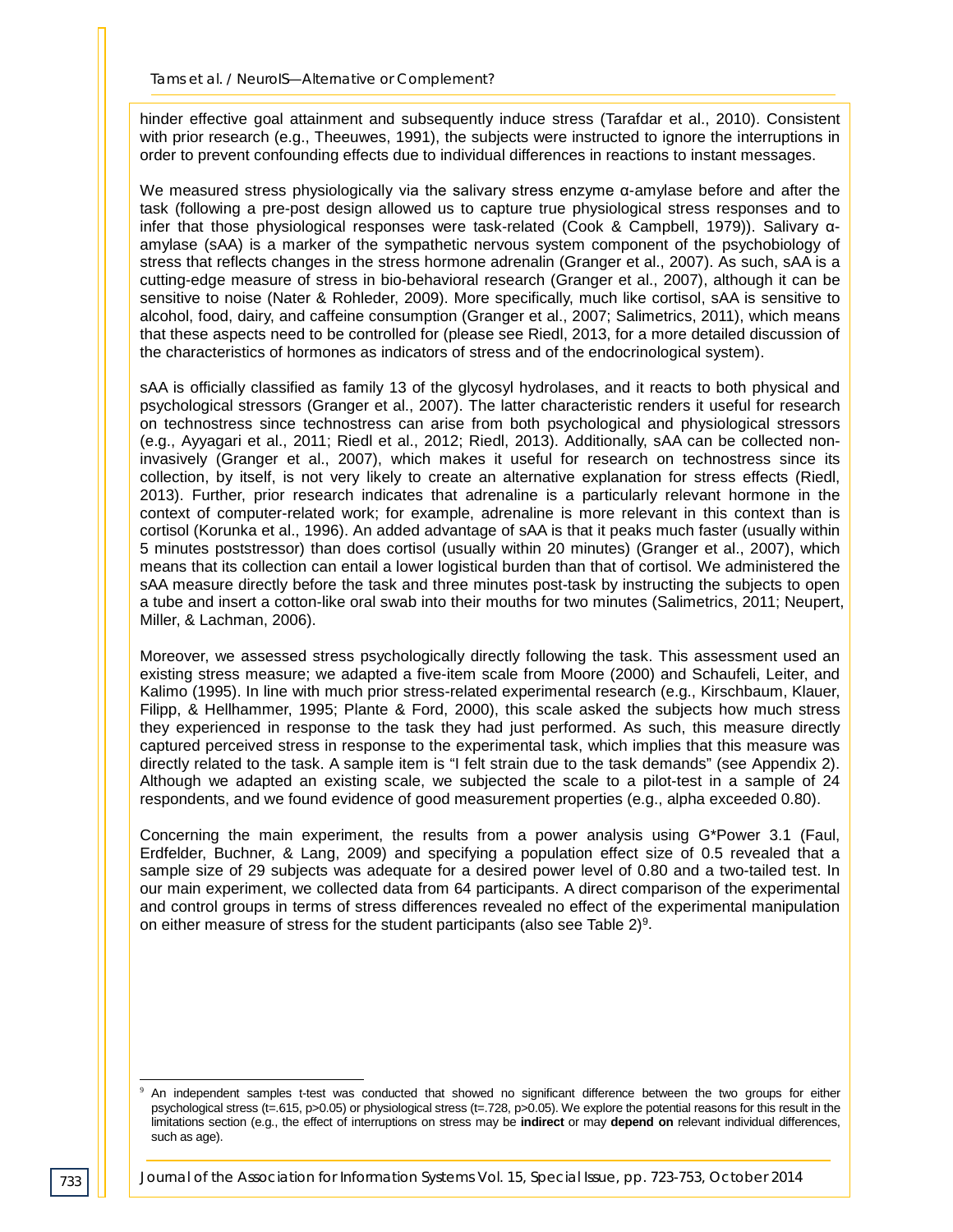*Tams et al. / NeuroIS—Alternative or Complement?*

| Table 2. Means and Std. Errors by Condition |                              |       |            |  |  |  |
|---------------------------------------------|------------------------------|-------|------------|--|--|--|
| <b>Condition</b>                            | <b>Measurement occasion</b>  | Mean  | Std. error |  |  |  |
| Control group                               | Pre-task sAA                 | 25.98 | 3.31       |  |  |  |
|                                             | Post-task sAA                | 27.72 | 4.34       |  |  |  |
|                                             | Perceived Stress (Post-task) | 2.33  | 0.17       |  |  |  |
| Experimental group                          | Pre-task sAA                 | 26.10 | 3.53       |  |  |  |
|                                             | Post-task sAA                | 32.49 | 4.91       |  |  |  |
|                                             | Perceived Stress (Post-task) | 2.18  | 0.16       |  |  |  |

#### **4.3. Results with Respect to Convergent Validation**

To appropriately compare the measures, we standardized them using Zscores before conducting the analyses (Cohen et al., 2003). This standardization enabled us to compare the measures despite the different distributions that usually accompany different kinds of measures (Cohen et al., 2003). To triangulate across pertinent data-analytic techniques, we conducted two kinds of correlation analyses. The first analysis correlated the difference score between pre- and post-task physiological stress (sAA) with (post-task) psychological stress, and the second analysis calculated the partial correlation between post-task sAA and (post-task) psychological stress while controlling for pre-task sAA. The former technique was consistent with research in Biostatistics (e.g., Farrar, LaMoreaux, Werth, & Poole, 2001) and appropriate since we had standardized the data. Yet, the latter technique was particularly rigorous since it produced an adjusted estimate of the correlation, one that was the most precise and the least biased (Cohen et al., 2003). It enabled a direct comparison of both post-task measures. In this comparison, the physiological measure was task-related because we controlled for pre-task sAA, and the psychological measure was task-related because subjects were asked to rate their stress perceptions in response to the task.

Independent of the kind of correlation analysis performed, the results from the main experiment confirmed our proclamation. As regards the bivariate correlation between a) the difference score between pre and post-task sAA and b) (post-task) psychological stress, the two measures of stress shared no variance (shared variance =  $0.000196$ ). Further, the correlation ( $r = 0.014$ , attenuationcorrected  $r = 0.016$ ) was non-significant ( $p > 0.05$ ), a finding that one would hardly expect if one assumed the two measures evaluate the same dimension of an underlying IS concept (i.e., the same form of technostress). We obtained a similar finding for the partial correlation between post-task sAA and (post-task) psychological stress while controlling for pre-task sAA. Again, the two measures of stress shared no variance (shared variance =  $0.000169$ ), and the correlation ( $r = 0.013$ , attenuationcorrected  $r = 0.015$ ) was non-significant (p> $0.05$ )<sup>10</sup>.

Our careful research design ensured that these findings were unlikely to be artifacts of bad measurement properties; we ensured that the physiological data were not distorted by such noise as alcohol, food, dairy, or caffeine consumption. To this end, we instructed the subjects before their arrival to the lab not to take any of these substances, and we asked them after their arrival whether they had taken any of these substances (Granger et al., 2007; Salimetrics, 2011). We excluded subjects who had taken any of these substances from the study. Furthermore, we ensured that the self-reported measure had good measurement properties ( $\alpha$ =.85). An important strength of the study was that we assessed physiological and psychological stress using fundamentally different methods and, therefore, effectively addressed common method bias that often represents a threat to internal validity. Social desirability bias and fundamental attribution errors were unlikely to occur since we did not ask participants to rate their task performance or other sensitive subjects. Further, we emphasized such pertinent procedural remedies as the protection of respondent anonymity to obtain unbiased and

<sup>&</sup>lt;sup>10</sup> We calculated the attenuation-corrected correlation using internal consistency reliabilities of 0.85 for the psychological and physiological measures. Concerning the psychological measure, α was 0.85. For the physiological measure, calculating Cronbach's alpha using the two measures of sAA (pre and post task) yielded an estimated reliability of this measure of 0.85 also. We thank an anonymous reviewer for pointing out the importance of always calculating reliabilities for all measures. -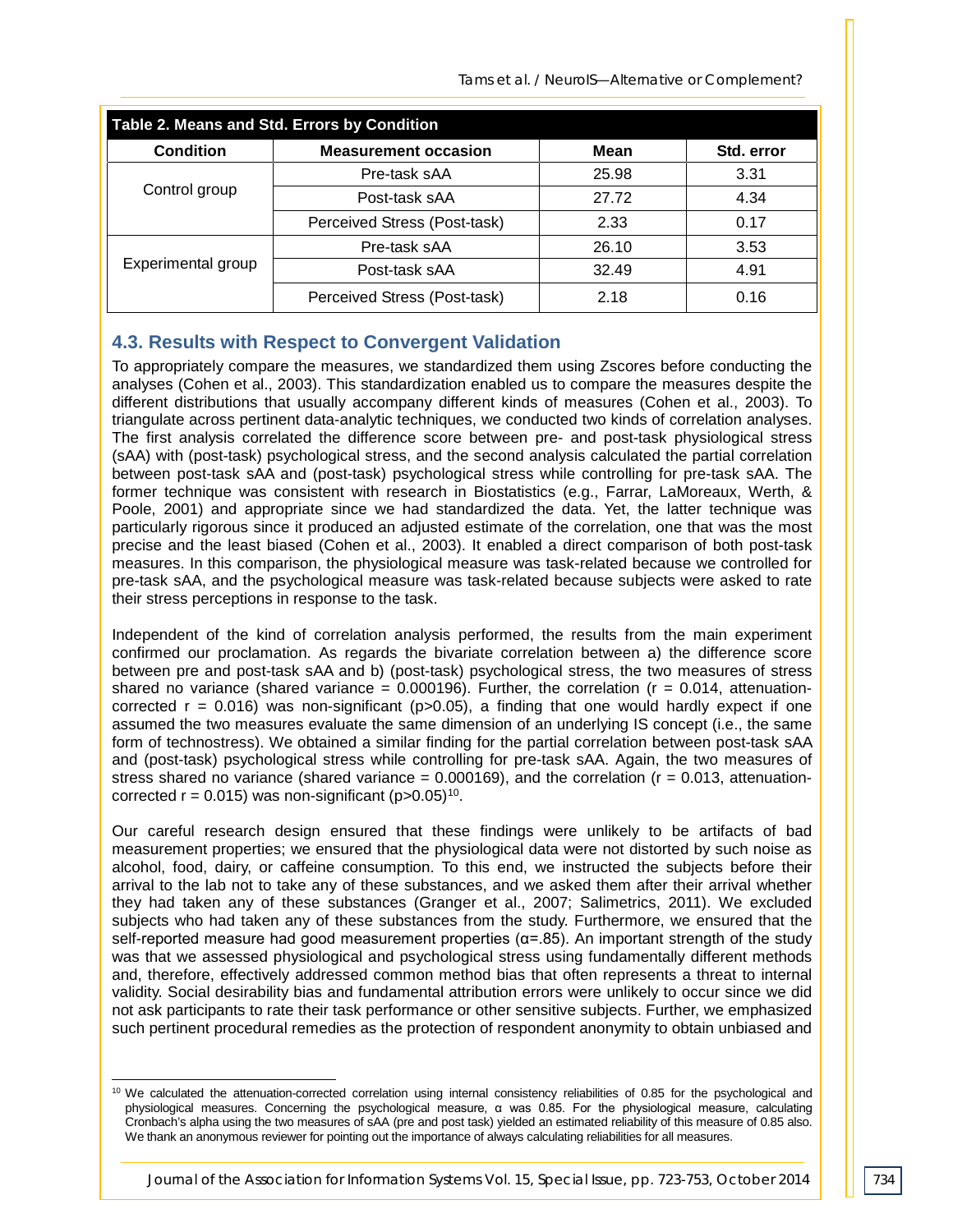reliable self-reported data (Podsakoff et al., 2003). Hence, we conclude, on the basis of our results, that the physiological and psychological measures did not assess the same facet of technostress.

This analysis is consistent with research in other fields, which has frequently discovered low correlations between psychological and physiological measures (Rich et al., 1999; van Eck et al., 1996; Vedhara et al., 2003). Thus, expecting high correlations and convergence between physiological and psychological measures of IS constructs and treating them as alternatives may imply trading "apples for oranges" (Rich et al., 1999, p. 42). However, as indicated by the triangulation approach, divergence is an opportunity for enriching the explanation and prediction of a phenomenon since it allows one to generate more complex explanations (Jick, 1979). In effect, physiological and psychological measures may be complementary such that, together, they might yield higher levels of explained variance in IS dependent variables. This idea suggests that one measure alone may yield an incomplete picture of an IS phenomenon, a notion that we examine empirically for the technostress phenomenon in Section 4.4.

#### **4.4. Results with Respect to Holistic Representation Based on a Conceptual Extension**

As the triangulation approach indicates, if two measures of a construct diverge instead of converge suggesting that each measure captures unique variance—then these measures may be complementary such that, together, they can explain more variance in a dependent variable than either one can alone (Jick, 1979). This proposition is not only statistically sound, but it also has intuitive appeal (e.g., in the context of technology usage, largely due to the complexity of the technology use process) (Ortiz de Guinea & Webster, 2013). More specifically, consistent with Katona (1976), we do not doubt that it is possible to demonstrate the influence of brain activation patterns on use behavior beyond that of mere perceived usefulness or perceived ease of use. Likewise, we do not doubt that it is possible to demonstrate the impact of perceived usefulness or perceived ease of use on usage beyond that of mere brain activation patterns. Thus, if we described thinking about technology merely as a matter of potentially biased self-reported perceptions, we may fail to understand an important part of the technology use phenomenon (i.e., the unconscious part) (Loucks, 1941). Similarly, if we described thinking about technology merely as a matter of muscle contractions, we may miss an important part of the picture vis-à-vis technology use (i.e., the conscious part). Yet, these two measures may be complementary such that, together, they afford higher levels of explained variance in technology use. This notion is consistent with research on the mind-body relationship, which indicates that people can neither exist with a body nor with a mind alone; both mind and body are necessary for a person to survive (Lev-ari et al., 2006; Loucks, 1941). Further, this notion is consistent with stress research, which indicates that using both psychological and physiological measures together entails that "a greater picture can be obtained and more powerful predictive relationships achieved" (Travers & Cooper, 1994, p. 145).

To test the idea of complementarity of psychological and physiological measures of IS constructs in a manner consistent with the triangulation approach, we conducted a hierarchical regression analysis on the data from the previously specified experiment. More specifically, consistent with the stress research literature (Cooper et al., 2001), we regressed performance on the computer-based task in terms of task efficiency (number of matching pairs uncovered relative to the number of cards flipped) on both measures of stress. We selected performance on the computer-based task as our dependent variable since both the job stress and technostress literatures have argued that stress, whether physiological or psychological, has negative consequences for task performance (Beehr, 1995; Folkman & Lazarus, 1984; Ragu-Nathan et al., 2008; Tarafdar et al., 2007; Van Harrison, Caplan, & French, 1982)<sup>11</sup>. As people experience stress, they devote a large amount of their limited energy to coping with this negative sensation rather than working and, thus, perform at a lower level (Lord & Kanfer, 2002). Stress may also result in reduced performance since people often attempt to escape from situations perceived as unfavorable, such as stressful ones (Chang, Rosen, & Levy, 2009; Lang, Thomas, Bliese, & Adler, 2007). Consistent with this analysis, two recent technostress studies

<sup>&</sup>lt;sup>11</sup> Note that performance measures can also be regarded as psychometric ones; performance measures have been considered psychometric measures since the beginning of behavioral research (e.g., Spearman, 1904). We thank an anonymous reviewer for pointing this important aspect out to us. j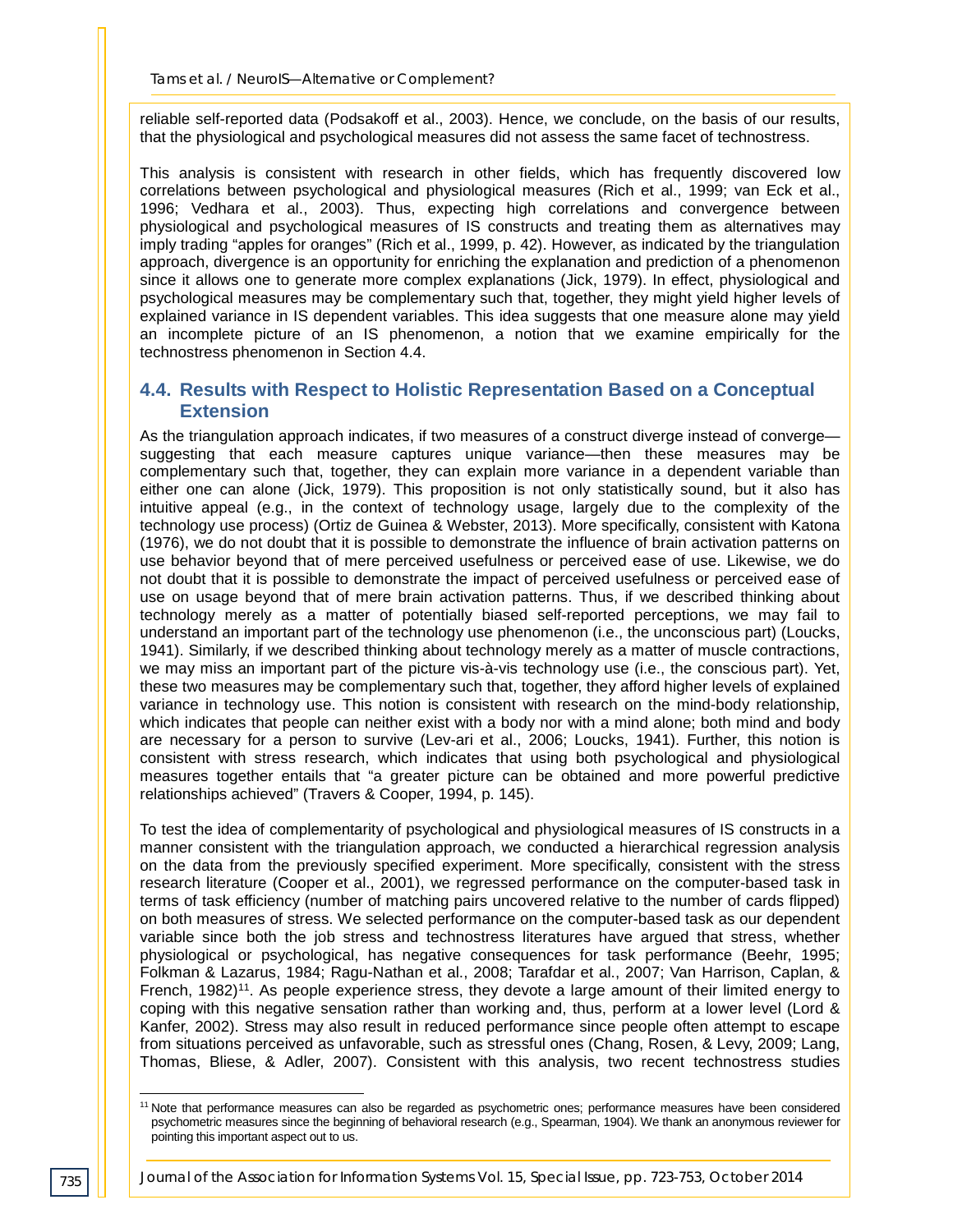(Chilton, Hardgrave, & Armstrong, 2005; Tarafdar et al., 2007) found that technostress may reduce performance on computer-based tasks<sup>12</sup>.

Consistent with prior research on technostress, we controlled for gender and education (e.g., Ragu-Nathan et al., 2008). Since we employed a computer-based task using arithmetic, we also controlled for computer experience, computer self-efficacy, arithmetic experience, arithmetic self-efficacy, and arithmetic ability. We also controlled for experimental condition to account for any potential differences between the experimental and control groups in the dependent variable, and we controlled for pre-task sAA. Following procedures recommended by Cohen et al. (2003) and Tabachnick and Fidell (2007), we entered the control variables in Step 1 of the regression model, the psychological measure of stress in Step 2, and the physiological measure of stress in Step 3. This sequence, in which we entered the physiological measure into the regression model after the psychological one, allowed us to examine whether the physiological measure explained additional variance in performance over and above the variance explained by the psychological measure, and it allowed us to examine how much additional variance the physiological measure explained (Tabachnick & Fidell, 2007)13.

The results reveal that the psychological measure explained 6 percent (6% adjusted) of the variance in performance ( $\beta$  = -.269, p < .05) and that the physiological measure explained an additional 6 percent (6% adjusted) over and above the variance explained in Step 2 ( $\beta$  = -.416, p < .05). The psychological effect remained significant in Step 3; like the physiological effect, it was independent. Overall, after Step 3, with all independent variables in the equation,  $R^2 = .35$  (adjusted  $R^2 = .21$ ),  $F(11, 11)$ 49) = 2.408, p < .05. For the increments, after Step 1, with the control variables in the equation,  $R^2$ = .23 (adjusted  $R^2$  = .09),  $F_{inc}$  (9, 51) = 1.683, p > .05. After Step 2, with psychological stress added to the prediction of performance,  $R^2 = .29$  (adjusted  $R^2 = .15$ ), Finc (1, 50) = 4.318, p < .05. Hence, the addition of psychological stress to the equation resulted in a significant increment in  $R<sup>2</sup>$ . After Step 3, with physiological stress added to the prediction of performance,  $R^2 = .35$  (adjusted  $R^2 = .21$ ), Finc (1,  $49$ ) = 4.574, p < .05. Thus, adding physiological stress to the equation resulted in a significant increment in  $R<sup>2</sup>$  (Table 3). These results indicate that, together, psychological and physiological data yielded a more complete or holistic understanding of performance on a computer-based task than either data type did alone, which implies that these kinds of data were complementary so that, together, they afforded higher levels of explained variance in performance. The physiological measure explained 6 percent of additional variance in performance, variance to which the psychological measure was blind.

| Table 3. Hierarchical Regression Model: Variance Explained in Each Step |        |          |                 |                          |  |  |  |
|-------------------------------------------------------------------------|--------|----------|-----------------|--------------------------|--|--|--|
| <b>Regression step</b>                                                  |        | F change | sr <sup>2</sup> | sr <sup>2</sup> adjusted |  |  |  |
| Step 1 (Control variables)                                              |        | 1.683    | .23             | .09                      |  |  |  |
| Step 2 (Psychological Stress)                                           | $-269$ | 4.318*   | $.06*$          | .06                      |  |  |  |
| Step 3 (Physiological Stress)                                           | $-416$ | 4.574*   | $.06*$          | .06                      |  |  |  |
| $R^2$ = .35; Adjusted R <sup>2</sup> = .21; * p < .05.                  |        |          |                 |                          |  |  |  |

-

 $12$  On the grounds of parsimony, we focus on the performance decrements resulting from experiences of distress associated with high arousal, although stress could also have a curvilinear relationship with performance. Specifically, although some (e.g., Beehr, 1995) hold that arousal may predict performance through an inverted, U-shaped curve, others found strong support for a linear relationship (Chang et al., 2009; Chilton et al., 2005; Lang et al., 2007; Tarafdar et al., 2007). In this study, post-hoc analyses examining the curvilinear nature of the relationship between stress and performance supported the latter. Neither psychological stress nor physiological stress had a quadratic relationship with performance.

<sup>13</sup> The post-task measure of physiological stress (sAA) served as the substantive variable of physiological stress in the analysis. We included pre-task sAA in the analysis as a control variable to account for baseline stress values and to enable the comparison of individual pre‐post differences. We deemed this approach more appropriate than calculating and including the difference score between post and pre-task sAA since the use of a pre-task measure as an additional control variable is generally regarded as more rigorous than the calculation of difference scores (i.e., using the pre-task measure as a control variable is more effective in countering possible regression to the mean and related problems than is the calculation of a difference score) (Cohen et al., 2003).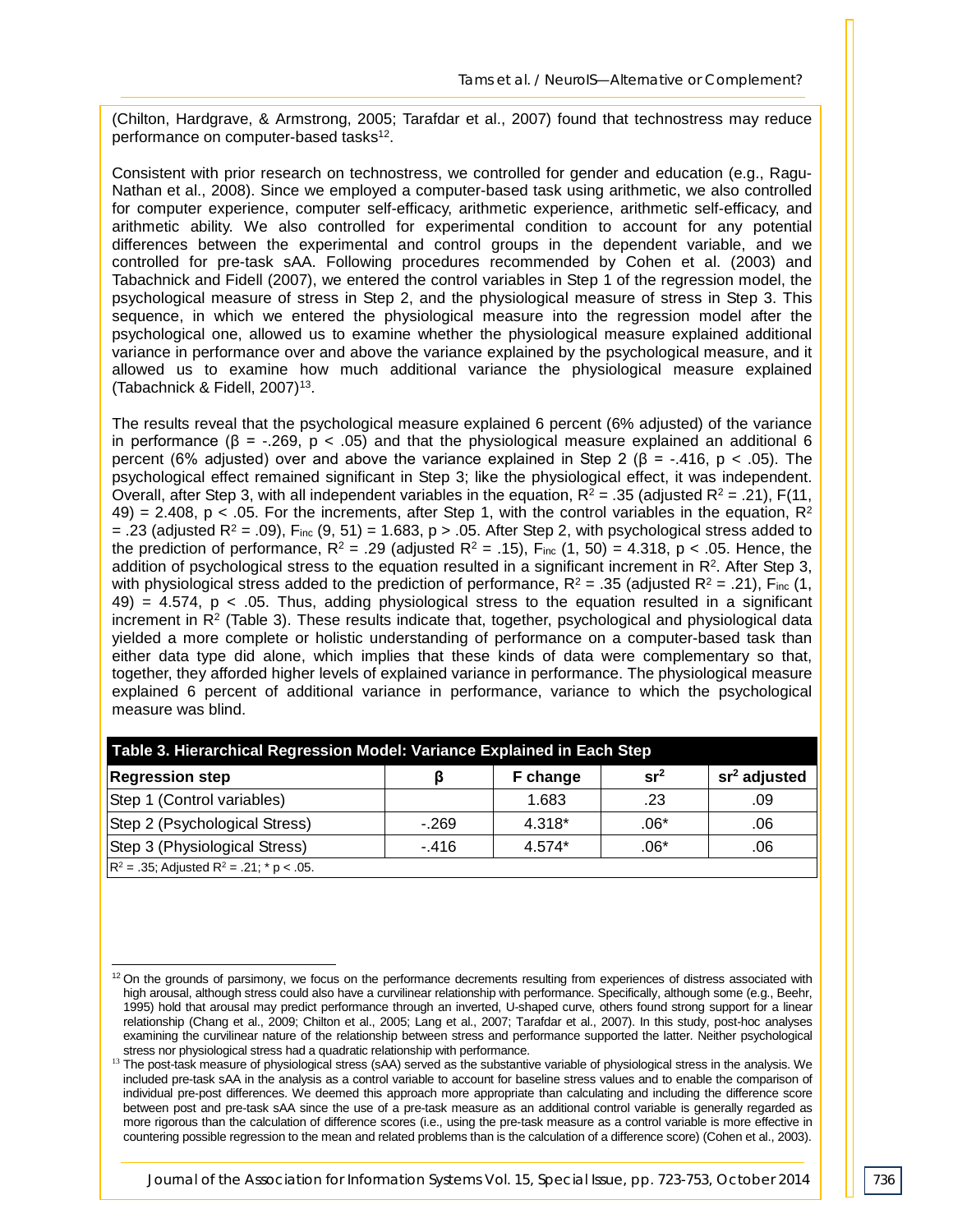# **5. Discussion**

This study yielded initial evidence in the context of technostress that physiological measures are complements to psychological ones rather than alternatives; the triangulation of physiological measures with psychological ones can result in a more holistic representation of IS constructs. This finding suggests that physiological measures are a vital complement to existing methods since they can improve the prediction of outcomes related to such IS phenomena as technostress above and beyond that afforded by psychological measures. We found that the physiological measure of stress explained an additional 6 percent of the variance in performance on the computer-based task over and above the variance explained by the psychological measure. With the physiological measure included in the analysis, the total variance explained in performance increased from 29 percent to 35 percent (adjusted from 15% to 21%). Hence, our results were consistent with Riedl et al.'s (2010a, p. 257) postulate that NeuroIS methods yield "higher levels of explained variance" in IS dependent variables, which suggests that NeuroIS can help IS research obtain a more complete or holistic understanding of the effects of such IS phenomena as technostress on relevant outcomes.

In accordance with the triangulation approach (Campbell & Fiske, 1959; Jick et al., 1979), we first examined whether our psychological and physiological measures assessed the same dimension of technostress. Since these measures shared no variance, we concluded that they were unlikely to assess the same dimension of technostress (see Figure 3), suggesting that they did not constitute alternative forms of measurement in the sense that physiological data could be used either instead of psychological data due to their presumably better measurement properties or in addition to them for convergent validity assessments <sup>14</sup> . Next, we found that the physiological measure explained significant incremental variance in performance, a theoretically-related outcome variable. Consistent with approaches to the mind-body relationship (e.g., Kim, 2000), with research on neurobiology (e.g., Brosschot et al., 2010), and with research on technostress (e.g., Riedl, 2013), the combined evidence of (1) the lack of a significant positive correlation and (2) the explanation of significant incremental variance in performance led us to conclude that the physiological measure captured the unconscious component of technostress while the psychological measure captured the conscious component. Hence, the psychological measure, which is focused on the experience of stress of which the subjects were consciously aware and of which they could give an introspective account in self-reports, may have been blind to unconscious experiences of technostress that could only be explained by a physiological measure, such as sAA (Brosschot et al., 2010). Overall, by examining both unconscious and conscious aspects of technostress in this study, we found evidence of holistic representation effects; we represented technostress holistically so that physiological data could complete psychological data in the prediction of task performance (see Figure 4 showing that the two divergent measures of technostress used in this study combined to predict complementary parts of the variance in task performance).

<sup>&</sup>lt;sup>14</sup> Cacioppo, Tassinary, and Berntson (2007) differentiate among four main psychophysiological relationships: psychophysiological outcomes, markers, concomitants, and invariants. According to this classification, the physiological measure sAA used in our study likely constituted a marker variable since it ranked low on sensitivity (i.e., the likelihood that a physiological response correlates with a psychological variable). This conclusion is also consistent with Granger et al. (2007), van Eck et al. (1996), and Vedhara et al. (2000, 2003), and it implies that sAA can be used to draw inferences about various psychological and behavioral manifestations of IS phenomena (Cacioppo et al., 2007). j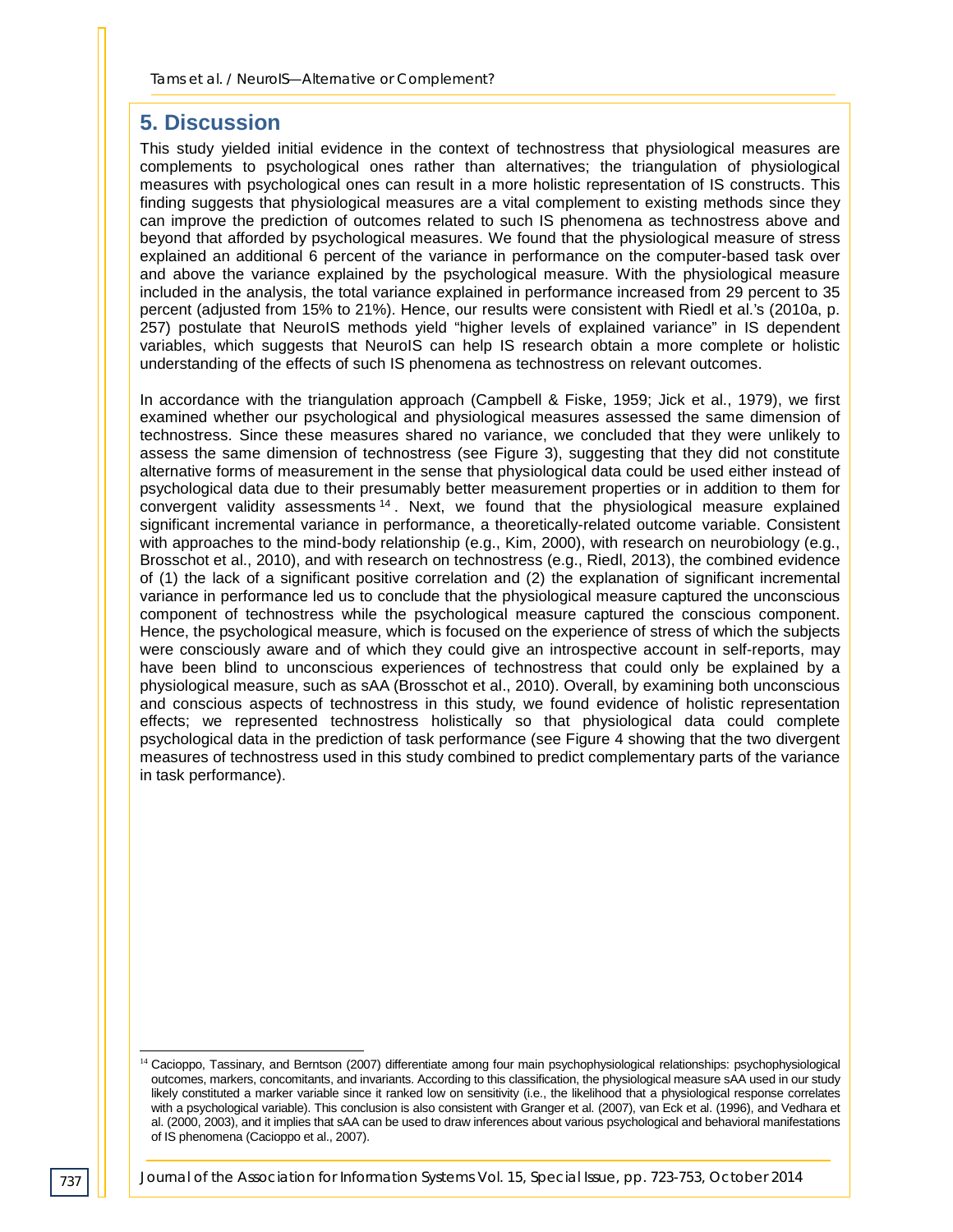*Tams et al. / NeuroIS—Alternative or Complement?*



**Performance**

Based on correlational and hierarchical regression analyses, our findings indicate—consistent with Dimoka et al. (2012)—that differences between physiological and psychological measures do not necessarily imply that either measure is better or more valid than the other; rather, our findings suggest that there is a need for the holistic representation of IS constructs through both kinds of measures, especially when assessing complex IS constructs that are difficult to capture completely (or holistically) with a single data source. Thus, IS research would benefit from using both measures, if possible, in the same study to improve the predictive power of the research instruments employed. Additionally, this approach would improve the content validity of the research instrument. Content validity generally refers to the extent to which a research instrument represents all facets of a given construct. On the basis of our findings, a measure of technostress may lack content validity if it only captured the conscious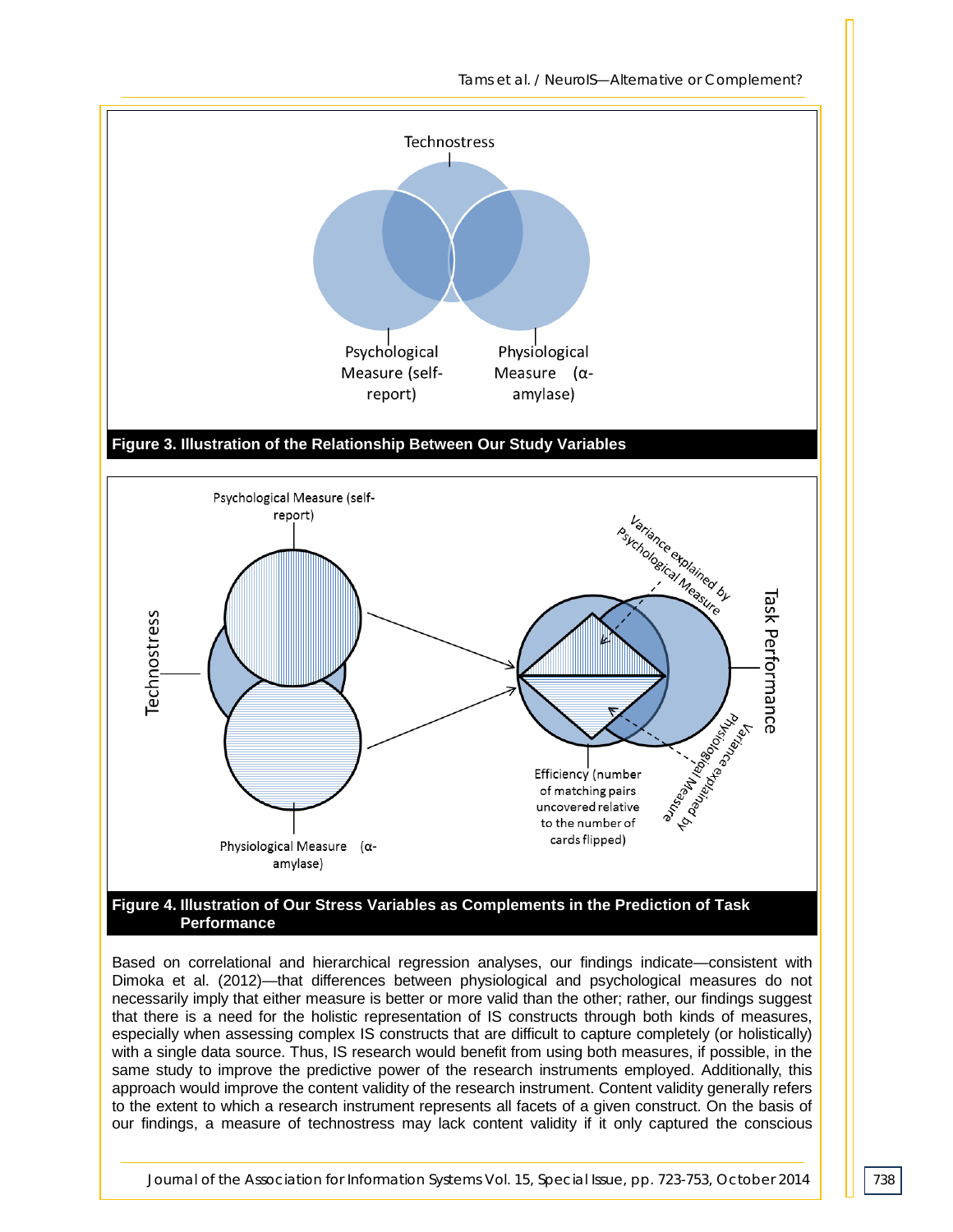dimension of technostress and failed to consider the unconscious dimension. Since psychological and physiological measures of IS constructs together can evaluate both the conscious and unconscious dimensions, their combined use may improve the content validity of IS research.

#### **5.1. Implications for Research and Practice**

Extending the methodological expertise of the IS field to physiological measures raises three main issues: measurement issues, longitudinal design issues, and issues of effectively combining psychological and physiological measures (Cooper et al., 2001; Fried et al., 1984). Concerning measurement issues, physiological data are not perfectly reliable; three key factors affect their reliability. First, stable factors such as individual differences in susceptibility to physiological symptoms (e.g., genetic tendency) need to be accounted for. Second, transitory factors such as context (e.g., physical exertion, temperature, substance consumption) need to be considered. Lastly, procedural factors such as taking pre-task measures and allowing for an appropriate amount of time to elapse between different measurements are important (Fried et al., 1984). Further, longitudinal studies are needed even for physiological measures to clarify directions of causality and disentangle their complex interactions (e.g., between the brain systems and the hormonal systems) (Fried et al., 1984; Schultheiss & Stanton, 2009). For example, there is a reciprocal relationship between hormonal changes and brain activity (Riedl, 2013), which suggests that longitudinal research is needed to determine the direction of causality for a certain phenomenon that involves both levels of analysis. Finally, to effectively combine physiological and psychological measures, IS research may benefit from taking a test battery approach including several different psychological and physiological measures; this approach has the potential to shed further light on the link between these two different types of measures, on the value of contrasting them, and on their predictive abilities (Cooper et al., 2001).

If using both types of data in the same study is not possible due to resource constraints (e.g., time or funding constraints), the type to use could be selected on the basis of the research objective and the referent fields that inform the study. This idea is consistent with monists (e.g., Davidson, 2008), who argue that aspects of the world can be considered either physiologically or psychologically depending on whether one is interested in their relation to physical things in the world or in their link to the perceiver. For example, technostress research has primarily been informed by Psychology, which renders psychological measures of stress effective since these can be expected to relate to other concepts in a psychological nomological net (e.g., Ayyagari et al., 2011; Ragu-Nathan et al., 2008; Tarafdar et al., 2010). However, one study on technostress (Riedl et al., 2012) was informed by endocrinological theory (Dickerson & Kemeny, 2004) and, as a result, successfully employed a biological measure of stress in a biological nomological net. In doing so, this one study complemented psychological technostress research by adding relevant explanatory factors in the form of bodily functions and processes. Overall, IS research is left to search for logical patterns in mixed-methods results, whether it seeks convergent validation or holistic representation (Jick, 1979). Thus, one can begin to view IS researchers as builders and creators that piece together many pieces of a complex puzzle into a coherent whole. It is in this respect that the first-hand knowledge drawn from NeuroIS methods can become critical: they help to uncover a greater part of the puzzle that IS phenomena and their consequences represent.

A more holistic understanding of IS phenomena resulting from the use of traditional and NeuroIS methods along with their corresponding theories may also enhance the effectiveness of managerial interventions designed to impact technology usage behaviors in organizations. For example, our findings suggest that managers attempting to assess the occurrence of technostress in their employees may obtain an incomplete picture if they rely on self-reports of their workforce alone. Such self-reports could indicate that no technostress is present when, in reality, employees experience significant stress levels without being consciously aware of them. As a result of this unawareness of physiological stress symptoms, significant health problems could result for the employees, with negative organizational consequences (Riedl, 2013).

#### **5.2. Future Research**

While we were able to shed some initial light on the role of NeuroIS and its contribution to IS research with this study, future research is warranted to extend our findings. Perhaps most importantly, a study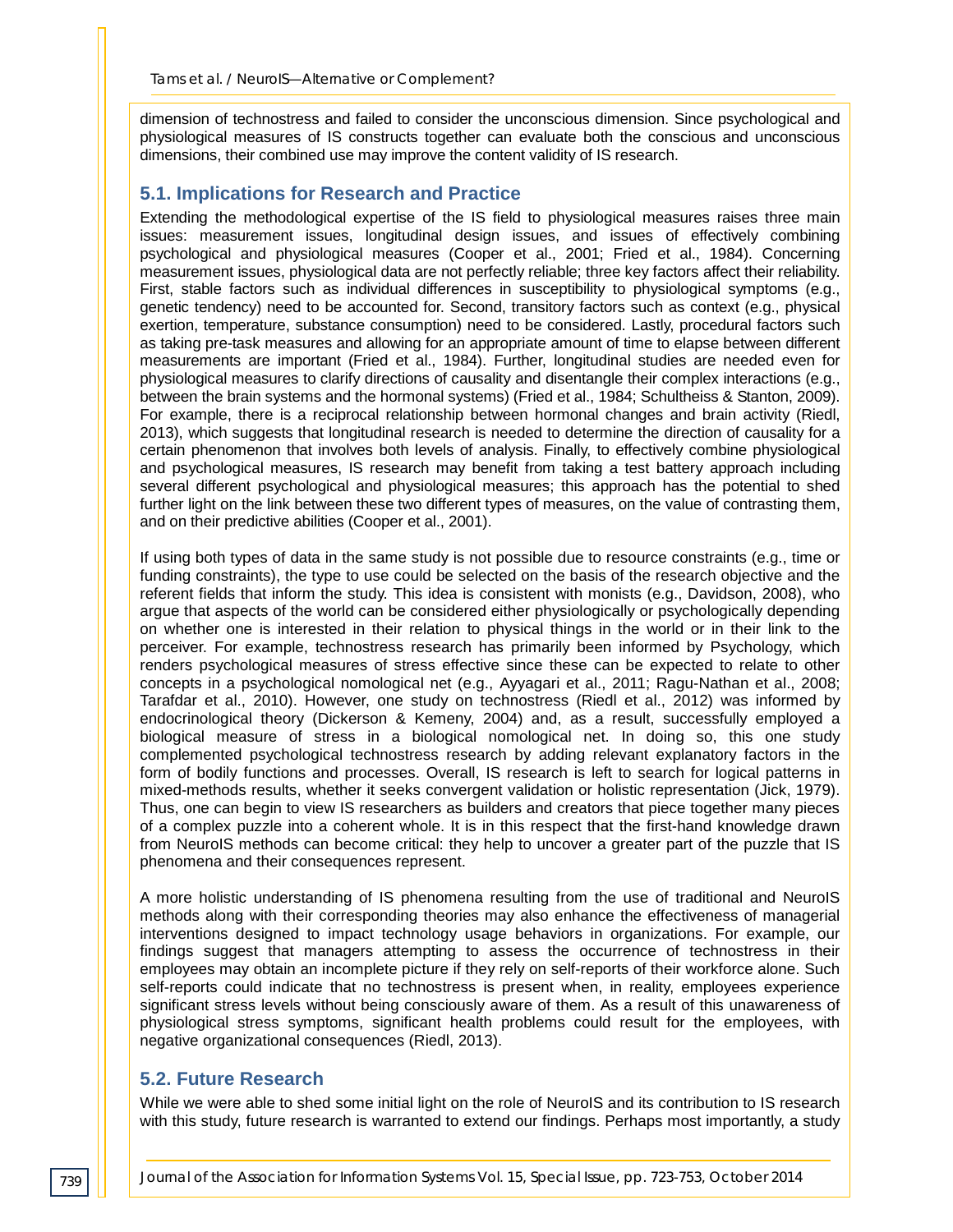is warranted that seeks to determine whether our findings extend to other research contexts and neurophysiological tools. Despite this more obvious extension, other research ideas warrant examination; for example, it may be that in certain situations the swapping of psychological and physiological measures is perfectly reasonable, although there is no certainty that the measures are ever interchangeable (Rich et al., 1999). While our results suggest that psychological and physiological measures of technostress are "apples and oranges", it is unknown whether "apples and apples" may sometimes occur. More specifically, the relationship/correlation between both types of measures may depend on certain moderators (Heneman, 1986; Rich et al., 1999), including certain individual difference variables, rating method, and rating format. Figure 5 shows these proposed moderating factors.



#### **Figure 5. Proposed Moderators of the Relationship Between Self-Reported and NeuroIS Measures**

Concerning individual difference variables in the context of technostress, there is a line of research suggesting that some individuals show a stronger tendency to be unaware of emotional causes of arousal than others (Derakshan, Eysenck, & Myers, 2007). Specifically, individuals called "repressors", who use a repressive style to cope with stress, tend to perceive and report low anxiety despite high levels of physiological indicators of anxiety. These individuals show strong physiological responses to stressors, but they use attentional and interpretive biases to neglect these threatening stimuli. As a result of their avoidance-oriented cognitive biases (attentional, interpretive, and memory), the conscious experience of anxiety is inhibited (Derakshan et al., 2007). In consequence, repressors show a particularly large discrepancy between psychological and physiological measures of stress and anxiety, which suggests that the correlation between both types of measures should be particularly small for these individuals. Accordingly, controlling for this individual difference (i.e., the use of a repressing coping style) or closely related ones should generally increase the correlation between both types of measures. Formally:

#### **Proposition 1**: *Controlling for individuals who use a repressive coping style moderates the correlation between psychological and physiological measures of IS constructs such that the correlation is stronger when this individual difference is controlled for than when it is not.*

Further, it is possible that a study's rating method significantly impacts the magnitude of the correlation between psychological and physiological measures of IS constructs. This idea is consistent with the "cognitive complexity" hypothesis introduced by Feldman (1981) that argues that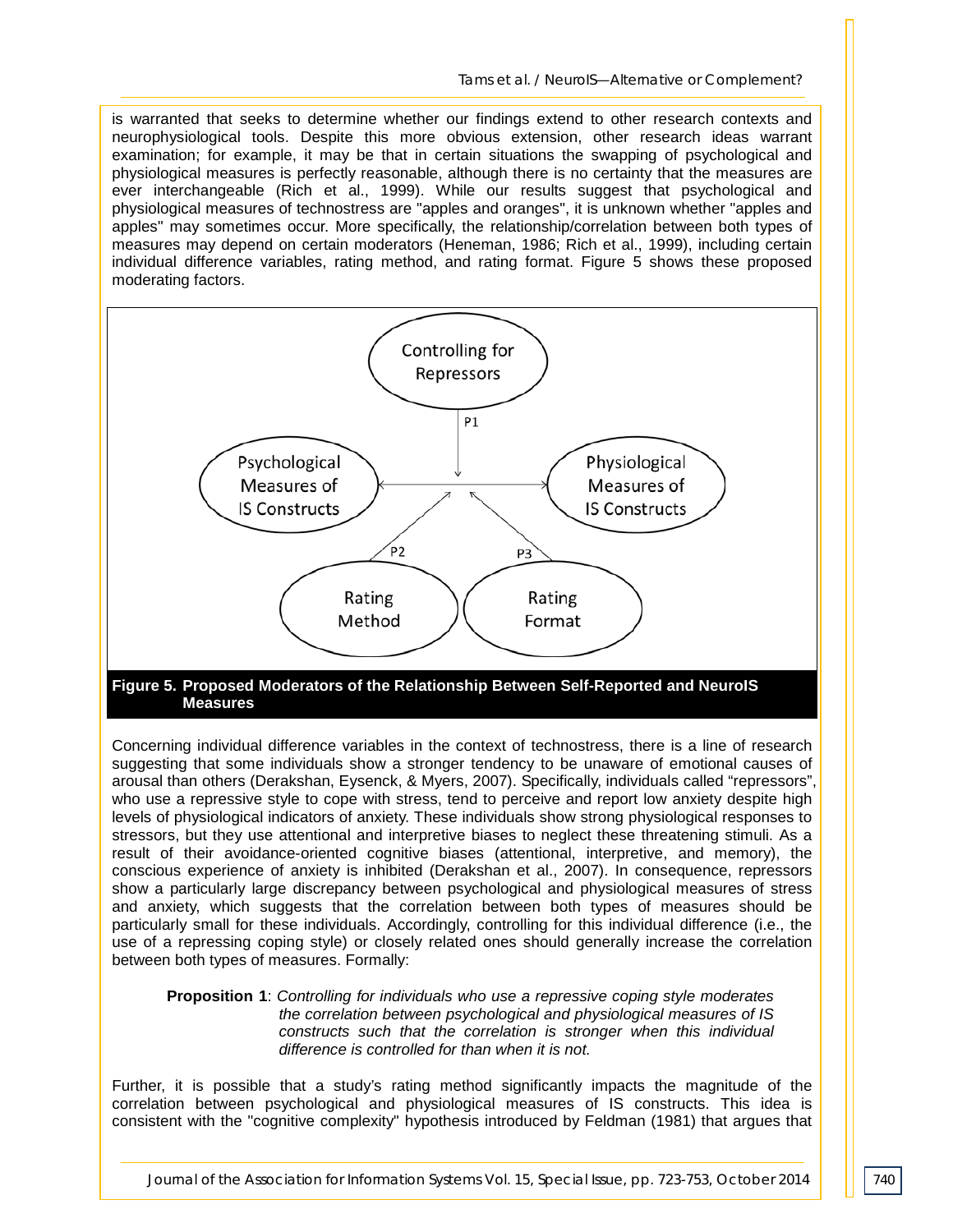simpler psychological measures or scales are generally more accurate. In accordance with this hypothesis, ratings that are easy for the rater to process (e.g., likert-type scales) should constitute more accurate reflections of physiological indications than ratings that place a heavy cognitive burden on the subject (e.g., drag and drop rankings). This general hypothesis is consistent with the findings of Ortiz de Guinea et al. (2013) in the context of IS research. Hence, the correlation between both types of measures should be larger when ratings place a lighter cognitive burden on the subject than when they place a heavier cognitive burden on the subject. Formally:

#### **Proposition 2**: *Rating method moderates the correlation between psychological and physiological measures of IS constructs such that the correlation is stronger when the psychological measure is assessed using a simple method rather than when a complex method is used.*

Moreover, it is possible that a study's rating format significantly impacts the magnitude of the correlation between psychological and physiological measures of IS constructs. This idea is, again, consistent with the "cognitive complexity" hypothesis introduced by Feldman (1981). More specifically, it has been argued that, due to the substantial demands for observation, storage, retrieval, and judgment involved in self-reported ratings, any rating format that simplifies the rating task should strengthen the correlation between psychological and physiological measures (Heneman, 1986). This idea is also consistent with the findings of Ortiz de Guinea et al. (2013). Two major formats appear to dominate ratings of organizational and IS constructs, including overall and composite rating formats (Rich et al., 1999). Overall ratings require the subjects to rate an overall, higher-order concept; that is, to develop broad conclusions regarding the overall level of, for example, technostress. By contrast, composite ratings, which are often used in IS research, are based on a variety of specific items representing lower-order measures (Rich et al., 1999). Consistent with the cognitive complexity argument, there is reason to believe that composite ratings are generally more accurate reflections of physiological indications than overall ratings. Hence, the correlation between both types of measures should be larger for composite than for overall ratings. Thus:

#### **Proposition 3**: *Rating format moderates the correlation between psychological and physiological measures of IS constructs such that the correlation is stronger when the psychological measure is assessed using a composite rather than an overall rating format.*

Overall, future research could examine to what extent the results reported here for the relationship (or correlation) between psychological and physiological measures of technostress depend on certain individual differences (e.g., repressive coping styles), rating methods, and rating formats. Such an examination could bound the applicability of our findings (Bacharach, 1989), and it could yield a more detailed and specific understanding of the conditions under which psychological and physiological measures of IS constructs do or do not correlate.

Additionally, future research could adopt a broader conceptualization of complementarity than was done here. Consistent with the NeuroIS literature (e.g., Riedl et al., 2010a), we use the term "complement" in accordance with its basic dictionary meaning to imply that a physiological measure complements a psychological measure when it completes the psychological measure by explaining additional variance in IS dependent variables (i.e., complementarity has been interpreted as incremental variance explained by a physiological measure over and above a psychological measure). However, in accordance with complementarity theory (e.g., Milgrom & Roberts, 1995), the term "complement" can also be used for a variable that interacts with another one synergistically (i.e., the whole is more than the sum of its parts). Future research could examine the possibility of interaction effects between psychological and physiological measures of IS constructs, where a physiological measure may strengthen the effect of a psychological measure on an outcome variable (for example, physiological stress may strengthen the impact of psychological stress on performance).

As an initial response to the question of interaction effects, one could argue that psychological and physiological measures of IS constructs should not interact in their prediction of an outcome variable because the conscious (human psychology) and the unconscious (human physiology) systems have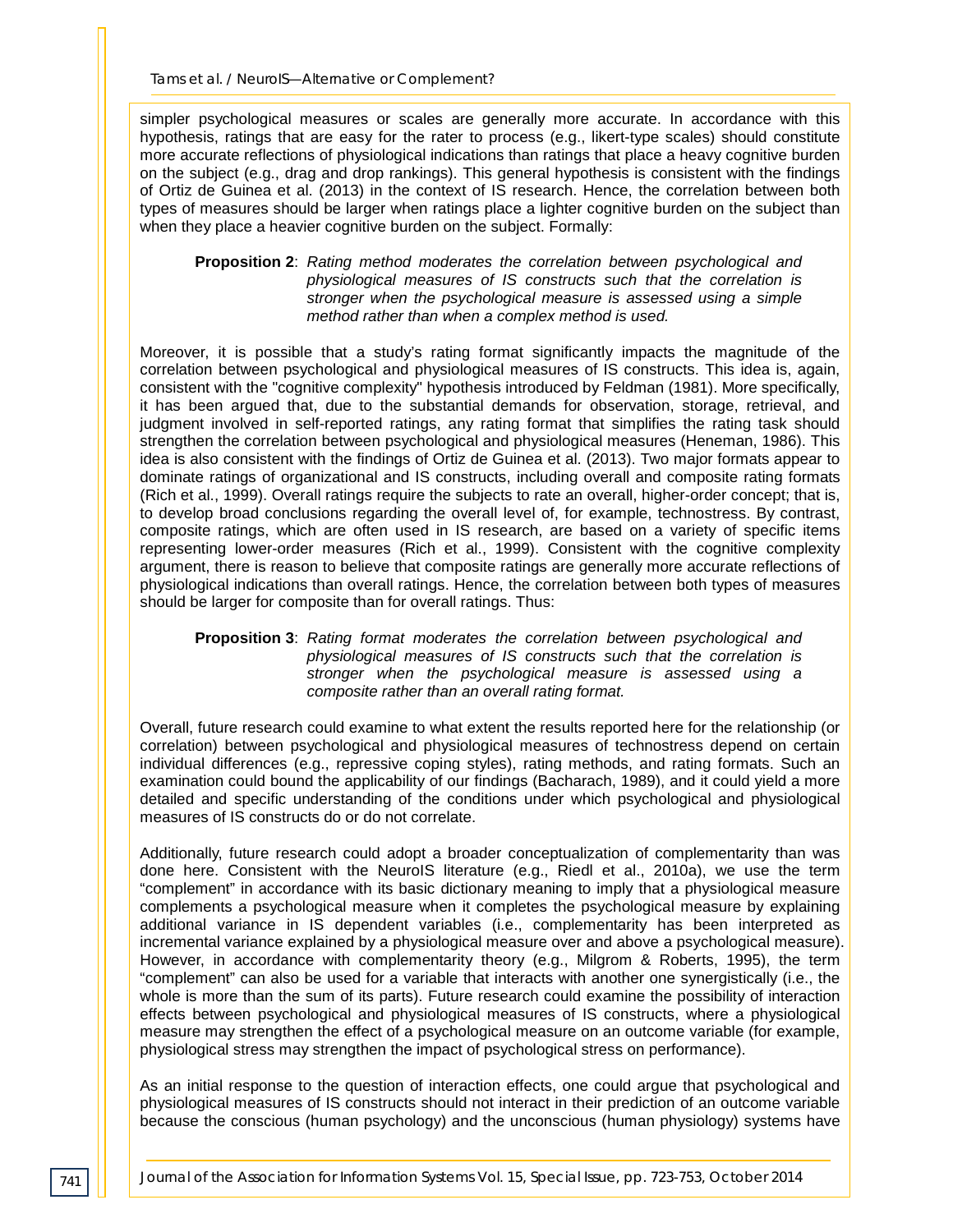often been assumed and found to operate autonomously and independently of each other. For example, Brenner, Beauchaine, and Sylvers (2005) found that psychological and physiological measures of behavioral approach and inhibition reactivity are independent. Consistent with this notion, our data did not support the idea that psychological and physiological measures of IS constructs interact in the prediction of a dependent variable. We conducted a post-hoc analysis, adding a fourth step to our hierarchical regression model that included the product term between psychological and physiological stress. The results of this post-hoc analysis revealed that the interaction term did not explain significant incremental variance in performance. After Step 4, with the interaction term added to the prediction of performance,  $R^2 = .35$  (adjusted  $R^2 = .19$ ),  $F_{inc}(1, 48) = 0.052$ , p > .05. Thus, the addition of the interaction term to the regression equation did not result in a significant increment in  $R<sup>2</sup>$ . However, it also appears reasonable to assume that subjects who show strong hormonal reactivity to computer hassles and who indicate not to be stressed at all might turn out to be differentially vulnerable to job-related psychiatric illnesses than subjects who show strong hormonal reactivity to computer hassles and who indicate to be highly stressed<sup>15</sup>. Hence, more work is needed in this area, and future research could shed more light on the possibility of interaction effects between psychological and physiological measures of IS constructs.

#### **5.3. Limitations and Strengths**

As with any research, our study has its limitations. Five primary limitations should be considered. First, our study relied on student data and, thus, it is not clear to what extent the results can generalize to the workplace. Yet, much like corporate employees, students are human beings and users of technology who experience technostress (Weil & Rosen, 1997). Second, we conducted this study in the context of technostress so that it is currently unclear to what extent the results can generalize to other IS phenomena, such as technology acceptance. Future research could investigate this generalization.

Third, the absence of a treatment effect was a limitation of this study. A possible reason for this finding is that student subjects can, generally, easily disregard and even completely ignore interrupting stimuli on a computer display due to their young age; young adults have strong selective attention abilities in terms of inhibitory control, which allows them to concentrate on a task at hand even in the presence of interruptions (Darowski, Helder, Zacks, Hasher, & Hambrick, 2008). This ability only declines with advanced age (Darowski et al., 2008). A likely further reason is that student subjects, generally, have a lot of computer experience and computer self-efficacy combined with low computer anxiety (Czaja et al., 2006), further limiting their stress reactions to interruptions. Nevertheless, the joint presence of performance-based incentives and time pressure during the execution of a rapid succession of complex computer-based actions provided study participants with a sufficiently challenging technological task, prompting variations in stress responses (both psychological and physiological), which we subsequently examined as independent predictors of performance on this task. Additionally, interruptions may impact stress only indirectly, mediated by relevant cognitive mechanisms, not directly (Monat et al., 2007). Thus, a more detailed, differentiated design using relevant mediators and moderators may have been more likely to yield the expected results. For example, since older adults show much lower inhibitory control and much lower computer experience and computer self-efficacy than younger adults but significantly higher computer anxiety (Czaja et al., 2006; Darowski et al., 2008), they may be substantially more stressed by interruptions. Future research may examine these age-related differences; in fact, Tarafdar et al. (2007) has called for an examination of the role of age in technostress. Another aspect to examine by future work is the notion that interruptions may impact stress only indirectly through increases in mental workload or personenvironment misfit, rather than directly (French, Caplan, & Van Harrison, 1982).

Fourth, since the psychological measure asked the subjects to report on their perception of a specific situation (i.e., the experimental task), the subjects could not be asked to rate this measure prior to that situation (i.e., pre-task), which implies a potential loss of information in the psychological measure. As a result of this potential loss of information, this study's lack of a pre-task measurement of psychological stress is a limitation. However, we made an effort to mitigate this limitation by considering certain aspects in our study design. First, subjects can readily perceive certain situations, such as experimental tasks, in certain ways, and they can adequately report on their perceptions of

<sup>&</sup>lt;sup>15</sup> We thank an anonymous member of the review panel for pointing out this important aspect. j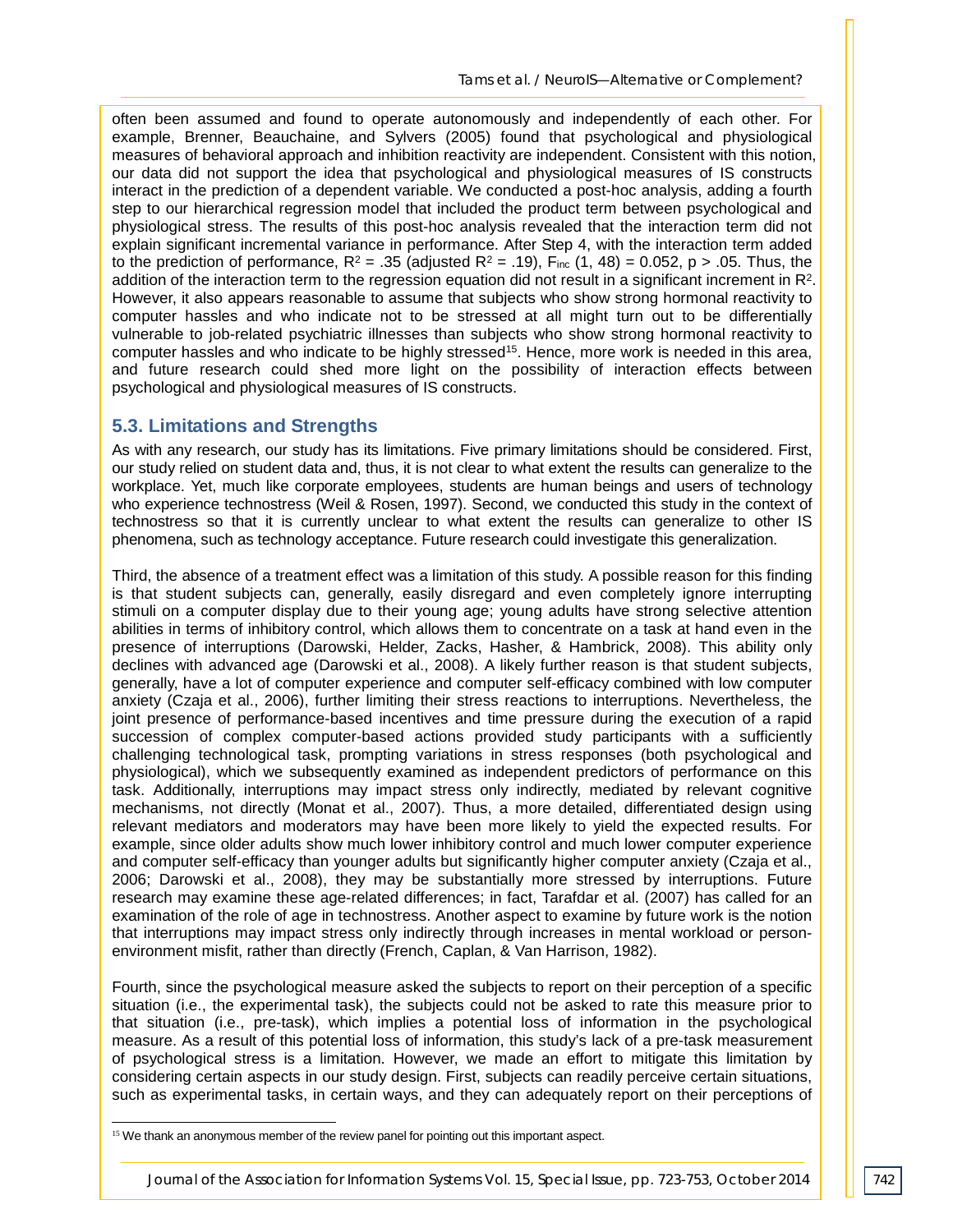these situations or tasks when the self-report occurs immediately following the task (Schwarz, 2007), as was the case in our study. Second, the endpoint, at which psychological stress was measured, was the time point of primary interest to this study. Third, in psychometrics, administering the same measure pre and post-task can lead to substantial problems that our design avoided, problems such as testing effects where the repeated administration of the same measure can bias the results (e.g., because learning takes place and because pre-task administration can prime the subjects to look more strongly for specific task elements such as stress perceptions when performing the task, potentially biasing post-task perceptions) (Shadish, Cook, & Campbell, 2003). Thus, post-only designs such as the one employed here are often considered robust, especially in light of the treatment effects that can be introduced with a pre-treatment assessment (Shadish et al., 2003). Lastly, the psychological measure we employed is consistent with much stress-related experimental research (e.g., Kirschbaum et al., 1995; Plante & Ford, 2000) in that it asked the subjects how much stress they experienced in response to the task they had just performed. Still, future work should employ a pre-task measurement of psychological stress.

Finally, our study was limited to sAA as a physiological measure, which means that it is currently unclear to what extent the results can generalize to other physiological tools such as electrocardiogram (ECG), skin conductance response (SCR), or brain imaging tools (e.g., fMRI). For example, using ECG, researchers can directly measure whether a certain interface increases a subject's heart rate, which could be an indicator of technostress (Riedl, 2013). Similarly, SCR allows researchers to capture technostress levels (Riedl et al., 2013). However, note that different physiological levels of analysis, such as the central nervous system, the autonomic nervous system, the endocrine system, the body immune system, and the genetic system, are closely interrelated (e.g., Cacioppo et al., 2000; Riedl, 2013; Schultheiss & Stanton, 2009). For example, genes influence hormones, which, in turn, impact brain activity since certain regions in the brain have receptors for certain hormones (Riedl, 2013). At the same time, hormones are impacted by brain activity since the brain regulates the production and release of hormones (Cacioppo et al., 2000; Riedl, 2013), which suggests the existence of a reciprocal relationship between, for example, hormones and brain activity. Thus, while all these aspects of human physiology are distinct, they are also closely interrelated. Consequently, the study conducted here may offer valuable first insights into the role of NeuroIS in IS research despite its focus on salivary assessments and sAA.

Notwithstanding these limitations, our study also has several important strengths. Perhaps most importantly, we effectively reduced common threats to internal validity by employing a rigorous research design that was consistent with its theoretical frame (i.e., the triangulation approach). We circumvented common method bias by employing fundamentally different methods for collecting the stress-related and performance-related data. More specifically, we collected the psychological stressrelated data using psychometrics, the physiological stress-related data using cutting-edge biological metrics, and a computer algorithm objectively collected performance-related data by counting the number of matching pairs uncovered relative to the number of cards flipped. As a result, we effectively circumvented common method bias.

In addition to this strength, for this study, we used a homogenous sample consisting of university students, and effectively controlled for demographic variables that could have otherwise influenced our results. Using student subjects was further consistent with the focus of this study, which was to clarify the source of NeuroIS' contribution to an improved explanation and prediction of IS phenomena rather than on workplace design. As Compeau, Marcolin, Kelley, and Higgins (2012) indicate in their commentary on the use of student subjects in IS research, using students is appropriate when external validity is not the goal of the research, as in this study. This notion is also consistent with Mook's (1983) seminal work on external validity.

Moreover, the technostress phenomenon, for which complementarity was demonstrated, constituted an important and relevant context for this study given 1) the phenomenon's significance for our research objective (i.e., both psychological and physiological measures of stress are highly relevant to the technostress phenomenon) (Cacioppo et al., 2000; Cooper et al., 2001; Riedl, 2013) and 2) the phenomenon's practical significance for organizations (e.g., Ayyagari et al., 2011; Tarafdar et al., 2010). Further, the technostress phenomenon is similar in nature to several other phenomena studied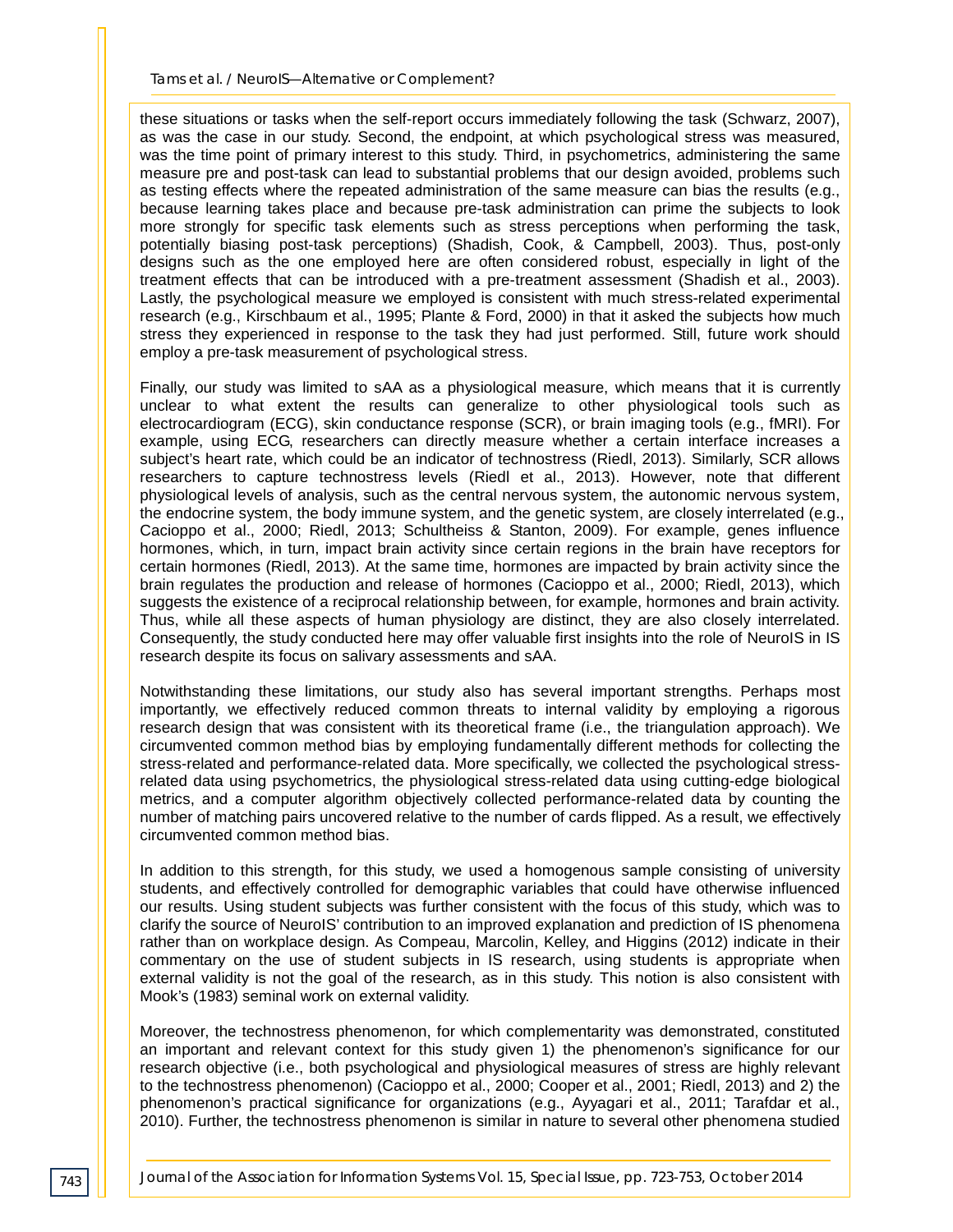by IS researchers, such as technology acceptance and trust (e.g., Riedl & Javor, 2012; Riedl, Hubert, & Kenning, 2010b; Riedl, Mohr, Kenning, Davis, & Heekeren, 2011, 2014), all of which relate to peoples' interactions with technology. As a result of this similarity, our findings may extend to other important IS phenomena.

Furthermore, our physiological measure of stress (i.e., sAA) was particularly useful for our study context (i.e., technostress) since salivary assessments do not, by themselves, induce stress and bias the results of research on technostress (Riedl, 2013). More specifically, since alpha-amylase can be captured using saliva, it is a non-invasive, uncomplicated, and relatively quick measure of technostress (Riedl, 2013). As a result, the data collection method by itself is not very likely to create an alternative explanation for stress effects when using sAA. By contrast, most other neurophysiological tools, including ECG and SCR, use various sensors attached to the human body that may by themselves induce stress and, as a result, may bias the results (Dimoka et al., 2012). The same holds true for blood samples (Riedl, 2013); hence, salivary measures such as sAA were particularly useful for this study.

Finally, the use of a game-like computer-based task was a strength of our study that was, furthermore, consistent with recent experimental research in IS (e.g., Dabbish & Kraut, 2008; Liu et al., 2013; McFarlane, 2002), Psychology (e.g., Baker-Ward & Ornstein, 1988; Schumann-Hengsteler, 1996; Washburn et al., 2007), and Bio-Behavioral Studies (Granger et al., 2006; Granger et al., 2007). Game-like computer-based tasks are intrinsically motivating and provide continuity and context for responding (Washburn, 2003); as a result, subjects stay engaged over the long durations required by experiments. Further, subjects take the experimental task seriously and stay focused on it, which effectively reduces the likelihood that researchers obtain misleading results (Washburn, 2003).

# **6. Conclusion**

We identified differing viewpoints in NeuroIS research with respect to the relationship between the emerging physiological measures and the traditional psychological measures of IS constructs. These differing viewpoints indicate a lack of clarity regarding the value that NeuroIS research has for the IS community and the contribution it can make to IS research (Dimoka et al., 2012). Motivated by this lack of clarity, we examined whether both kinds of measures constitute alternatives or complements in the prediction of theoretically-related outcomes. We demonstrated for the case of technostress that physiological and psychological measures can diverge. This divergence precludes them from constituting alternative forms of measurement, and it suggests that they could be complementary. We then demonstrated complementarity by using the physiological measure to explain additional variance in performance on a computer-based task, variance to which the psychological measure was blind. In effect, our physiological measure captured aspects of stress of which the subjects were generally not aware. Hence, the value of NeuroIS research lies in its capacity to complement traditional IS methods so that a more complete understanding of IS phenomena can be obtained and more powerful predictive relationships achieved.

Overall, our findings indicate that physiological and psychological measures of such IS constructs as technostress may not be interchangeable and that, in fact, both types of measures together can explain higher levels of variance in IS dependent variables than either one can alone. In doing so, our findings shift the debate on the role of NeuroIS in IS research from one of mere measurement accuracy to one of theoretical richness and more complete prediction and explanation of the consequences of such IS phenomena as technostress.

Based on the results of this study, we conclude that IS research on technostress has missed a vital part of the phenomenon by focusing on the conscious (i.e., psychological or self-reported) "tip of the iceberg". Hence, it is more than timely to start exploring the underwater part of that "iceberg" by testing the physiological effects of unconscious technostress. Over time, using both measures and combining the insights provided by them may yield a more holistic understanding of peoples' psychological perceptions of technology and their physiological reactions to it, a necessity in fully understanding the impact of technology on individuals.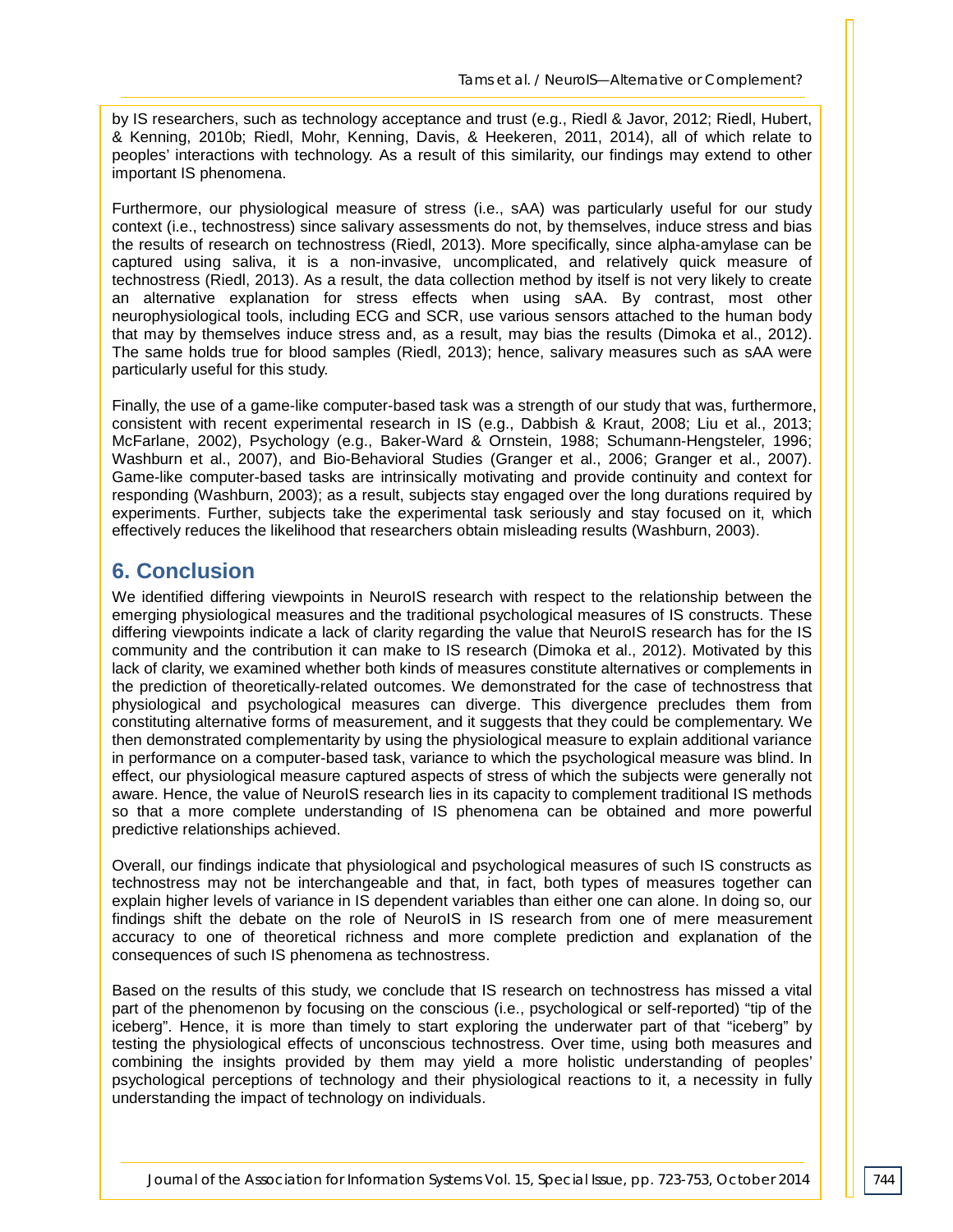# **Acknowledgements**

We are indebted to the editors and reviewers for the help they provided throughout the review process; the review panel did an excellent job.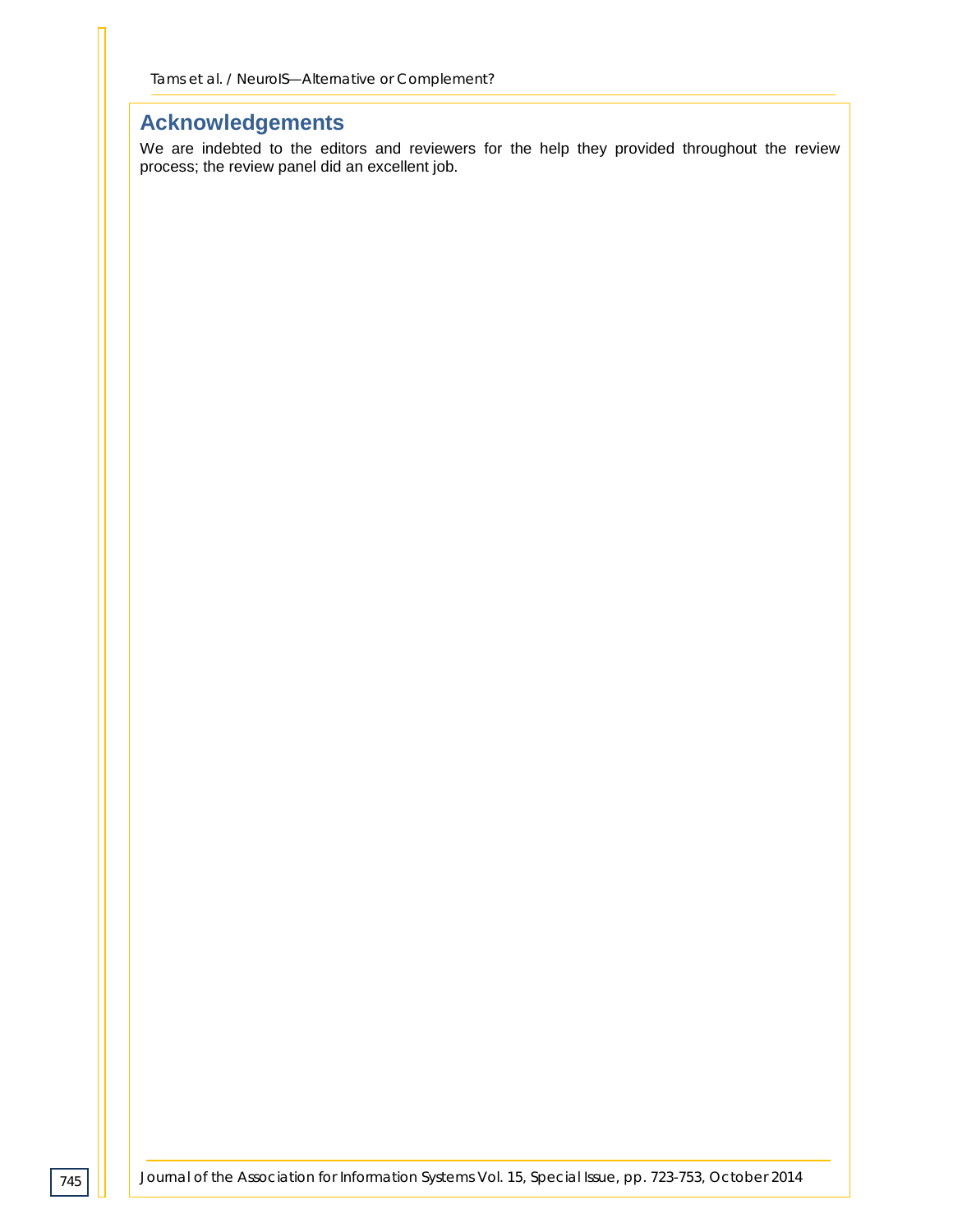#### **References**

- Appan, R., & Browne, G. J. (2012). The impact of analyst-induced misinformation on the requirements elicitation process. *MIS Quarterly, 36*(1), 85-106.
- Ayyagari, R., Grover, V., & Purvis, R. (2011). Technostress: Technological antecedents and implications. *MIS Quarterly, 35*(4), 831-858.

Bacharach, S. B. (1989). Organizational theories: Some criteria for evaluation. *Academy of Management Review, 14*(4), 496-515.

Baker-Ward, L., & Ornstein, P. A. (1988). Age differences in visual-spatial memory performance: Do children really out-perform adults when playing concentration? *Bulletin of the Psychonomic Society, 26*(4), 331-332.

Bargh, J. A., & Morsella, E. (2008). The unconscious mind. *Perspectives on Psychological Science: A Journal of the Association for Psychological Science, 3*(1), 73-79.

Beauducel, A., Debener, S., Brocke, B. & Kayser, J. (2000). On the reliability of augmenting / reducing: Peak amplitudes and principal component analysis of auditory evoked potentials. *Journal of Psychophysiology*, 14, 226‐240.

Beehr, T. A. (1995). *Psychological stress in the workplace.* Routledge London.

- Bommer, W. H., Johnson, J. L., & Rich, G. A. (1995). On the interchangeability of objective and subjective measures of employee performance: A meta-analysis. *Personnel Psychology, 48*, 587-605.
- Brenner, S. L., Beauchaine, T. P., & Sylvers, P. D. (2005). A comparison of psychophysiological and self-report measures of BAS and BIS activation. *Psychophysiology, 42*(1), 108-115.

Brosschot, J. F. (2010). Markers of chronic stress: Prolonged physiological activation and (un)conscious perseverative cognition. *Neuroscience & Biobehavioral Reviews, 35*(1), 46-50.

Brosschot, J. F., Verkuil, B., & Thayer, J. F. (2010). Conscious and unconscious perseverative cognition: Is a large part of prolonged physiological activity due to unconscious stress? *Journal of Psychosomatic Research, 69*(4), 407-416.

Cacioppo, J. T., Berntson, G. G., Sheridan, J. F., & McClintock, M. K. (2000). Multilevel integrative analyses of human behavior: Social neuroscience and the complementing nature of social and biological approaches. *Psychological Bulletin, 126*(6), 829-843.

Cacioppo, J. T., Tassinary, L. G., & Berntson, G. G. (2007). Psychophysiological science: Interdisciplinary approaches to classic questions about the mind. In J. T. Cacioppo, L. G. Tassinary & G. G. Berntson (Eds.), (pp. 1-16). New York, NY US: Cambridge University Press.

Campbell, D. T., & Fiske, D. W. (1959). Convergent and discriminant validation by the multitraitmultimethod matrix. *Psychological Bulletin, 56*(2), 81-105.

Ceccagnoli, M., Forman, C., Huang, P., & Wu, D. J. (2012). Cocreation of value in a platform ecosystem: The case of enterprise software. *MIS Quarterly, 36*(1), 263-290.

Chang, C., Rosen, C. C., & Levy, P. E. (2009). The relationship between perceptions of organizational politics and employee attitudes, strain, and behavior: A meta-analytic examination. *Academy of Management Journal, 52*(4), 779-801.

Chilton, M. A., Hardgrave, B. C., & Armstrong, D. J. (2005). Person-job cognitive style fit for software developers: The effect on strain and performance. *Journal of Management Information Systems, 22*(2), 193-226.

Churchill Jr., G. A. (1979). A paradigm for developing better measures of marketing constructs. *Journal of Marketing Research, 16*(1), 64-73.

Cohen, J., Cohen, P., West, S. G., & Aiken, L. S. (2003). *Applied multiple regression/correlation analysis for the behavioral sciences (3rd ed.)*. Mahwah, NJ US: Lawrence Erlbaum Associates Publishers.

Compeau, D., Marcolin, B., Kelley, H., & Higgins, C. (2012). Generalizability of information systems research using student Subjects—a reflection on our practices and recommendations for future research. *Information Systems Research, 23*(4), 1093-1109.

Cook, T. D., & Campbell, D. T. (1979). *Quasi-experimentation: Design & analysis issues for field settings*. Chicago, IL: Rand McNally.

Cooper, C. L., Dewe, P. J., & O'Driscoll, M. P. (2001). *Organizational stress: A review and critique of theory, research, and applications*. Thousand Oaks, CA: Sage.

Cronbach, L. J., & Meehl, P. E. (1955). Construct validity in psychological tests. *Psychological Bulletin, 52*(4), 281.

Czaja, S. J., Charness, N., Fisk, A. D., Hertzog, C., Nair, S. N., Rogers, W. A., & Sharit, J. (2006). Factors predicting the use of technology: Findings from the center for research and education on aging and technology enhancement (create). *Psychology and Aging*, 21(2), 333-352.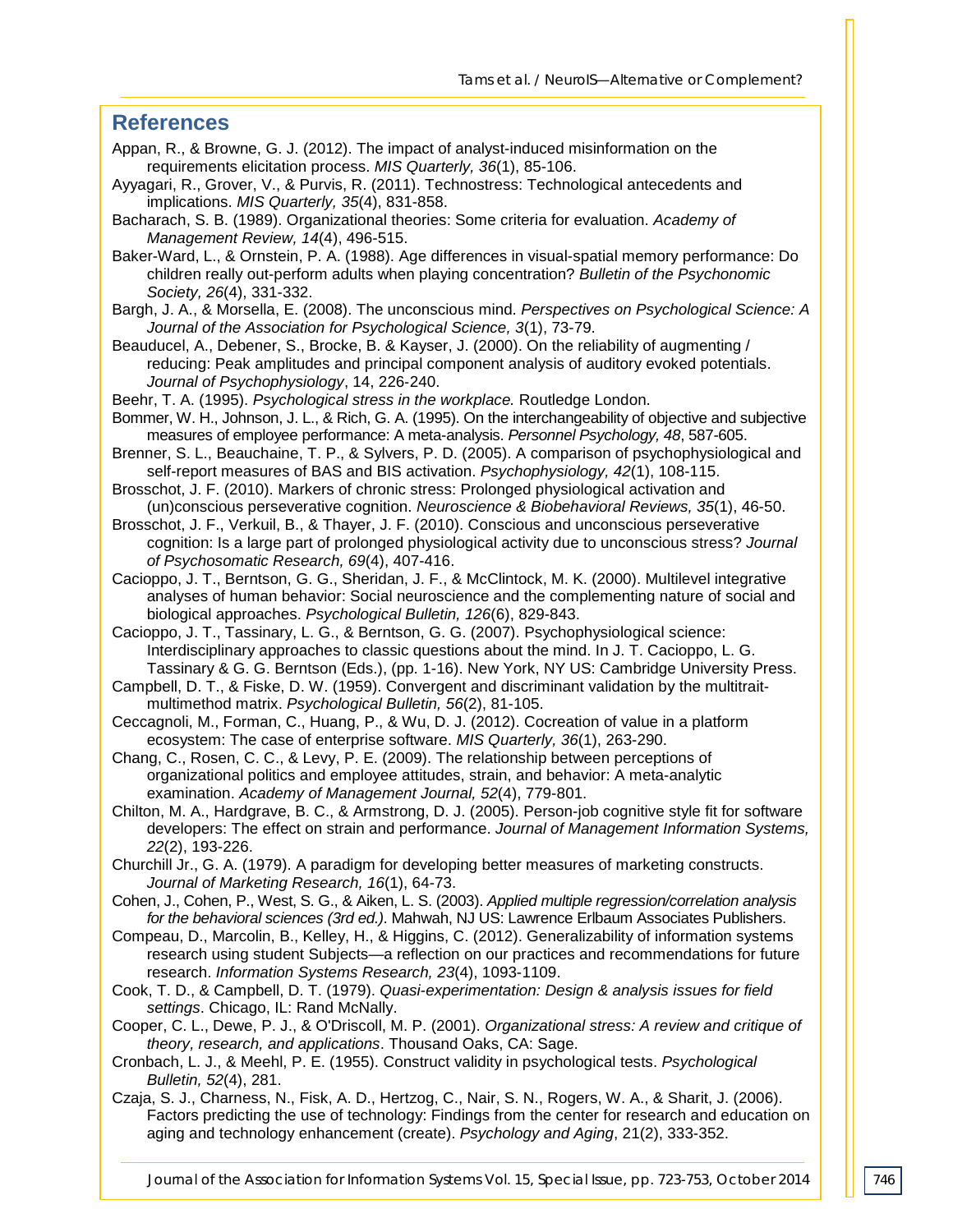*Tams et al. / NeuroIS—Alternative or Complement?*

Dabbish, L., & Kraut, R. (2008). Awareness displays and social motivation for coordinating communication. *Information Systems Research, 19*(2), 221-238.

- Darowski, E. S., Helder, E., Zacks, R. T., Hasher, L. & Hambrick, D. Z. (2008). Age-related differences in cognition: The role of distraction control, *Neuropsychology*, *22*(5), 638-644.
- Davidson, D. (2008). Mental events. In W. G. Lycan, & J. J. Prinz (Eds.), *Mind and cognition* (3rd ed., pp. 55-65). Malden: Blackwell Publishing.
- Dennis, A. R., & Kinney, S. T. (1998). Testing media richness theory in the new media: The effects of cues, feedback, and task equivocality. *Information Systems Research, 9*(3), 256-274.
- Denzin, N. K. (1989). *The research act: A theoretical introduction to sociological methods 3rd ed;*. United States of America: Prentice-Hall.
- Derakshan, N., Eysenck, M. W., & Myers, L. B. (2007). Emotional information processing in repressors: The vigilance-avoidance theory. *Cognition and Emotion, 21*(8), 1585-1614.
- Dickerson, S. S., & Kemeny, M. E. (2004). Acute stressors and cortisol responses: A theoretical integration and synthesis of laboratory research. *Psychological Bulletin, 130*(3), 355-391.
- Dijksterhuis, A., & Nordgren, L. F. (2006). A theory of unconscious thought. *Perspectives on Psychological Science (Wiley-Blackwell), 1*(2), 95-109.
- Dimoka, A., Pavlou, P. A., & Davis, F. D. (2011). NeuroIS: The potential of cognitive neuroscience for information systems research. *Information Systems Research, 22*(4), 687-702.
- Dimoka, A. (2012). How to conduct a functional magnetic resonance (fmri) study in social science research. *MIS Quarterly, 36*(3), 811-A11.
- Dimoka, A., Banker, R. D., Benbasat, I., Davis, F. D., Dennis, A. R., Gefen, D., Weber, B. (2012). On the use of neurophysiological tools in is research: Developing a research agenda for neurois. *MIS Quarterly, 36*(3), 679-A19.
- Eden, D. (1982). Critical job events, acute stress, and strain: A multiple interrupted time series. *Organizational Behavior & Human Performance, 30*, 312-329.
- Farrar, J. T. P., LaMoreaux, L., Werth, J. L. & Poole, R. M. (2001). Clinical importance of changes in chronic pain intensity measured on an 11-point numerical pain rating scale. *Pain, 94*(2), 149-158.
- Faul, F., Erdfelder, E., Buchner, A., & Lang, A.-G. (2009). Statistical power analyses using G\*Power 3.1: Tests for correlation and regression analyses. *Behavior Research Methods, 41*(4), 1149-1160.
- Feldman, J. M. (1981). Beyond attribution theory: Cognitive processes in performance appraisal. *Journal of Applied Psychology, 66*(2), 127-148.
- Fleising, U., & Labovitz, S. (1976). A misapplication of biological concepts and data. *American Sociological Review, 41*(3), 548-551.
- Folkman, S., & Lazarus, A. L. (1984). *Stress, appraisal and coping*. New York: Springer.
- French, J. R. P., Caplan, R. D., & Van Harrison, R. (1982). *The mechanisms of job stress and strain*. Chichester, England: J. Wiley.
- Fried, Y., Rowland, K. M., & Ferris, G. R. (1984). The physiological measurement of work stress: A critique. *Personnel Psychology, 37*, 583-615.
- Granger, D. A., Kivlighan, K. T., Blair, C., El-Sheikh, M., Mize, J., Lisonbee, J. A., Buckhalt, J. A., Stroud, L. R., Handwerger, K., & Schwartz, E. B. (2006). Integrating the measurement of salivary a-amylase into studies of child health, development, and social relationships. *Journal of Social and Personal Relationships, 23*(2), 267-290.
- Granger, D. A., Kivlighan, K. T., el-Sheikh, M., Gordis, E. B., & Stroud, L. R. (2007). Salivary alphaamylase in biobehavioral research: Recent developments and applications. *Annals of the New York Academy of Sciences, 1098*, 122-144.
- Heneman, R. L. (1986). The relationship between supervisory ratings and results-oriented measures of performance: A meta-analysis. *Personnel Psychology, 39*, 811-826.
- Jick, T. D. (1979). Mixing qualitative and quantitative methods: Triangulation in action. *Administrative Science Quarterly, 24*(4), 602-611.
- Katona, G. (1976). On subjective and objective measures. *American Psychologist, 31*(8), 617-617.
- Kim, J. (2000). *Mind in a physical world: An essay on the mind-body problem and mental causation*. Cambridge: MIT Press.
- Kirschbaum, C., Klauer, T., Filipp, S. H., & Hellhammer, D. H. (1995). Sex-specific effects of social support on cortisol and subjective responses to acute psychological stress. *Psychosomatic Medicine, 57*(1), 23-31.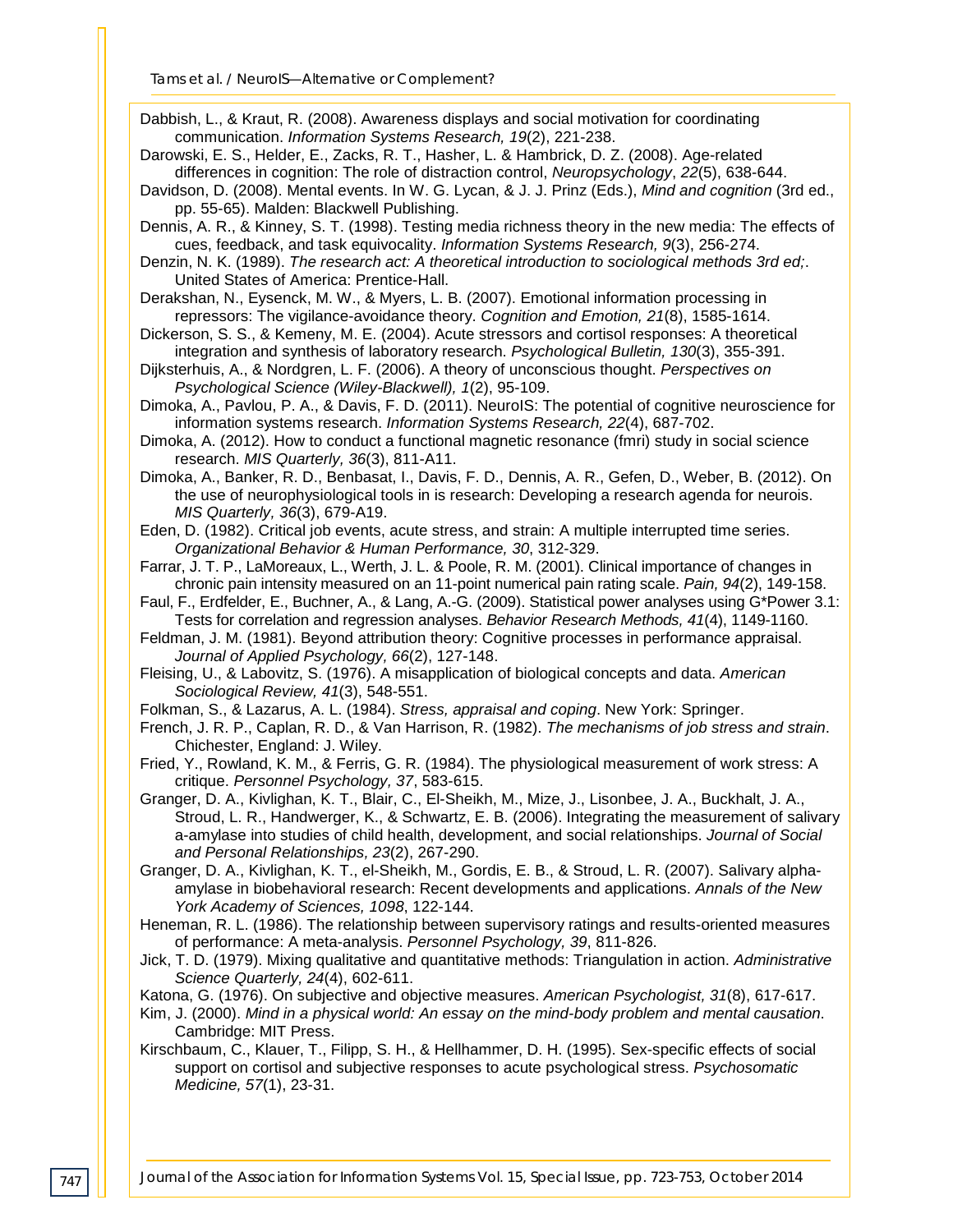- Korunka, C., Huemer, K. H., Litschauer, B., Karetta, B., & Kafka-Lützow, A. (1996). Working with new technologies: Hormone excretion as an indicator for sustained arousal. A pilot study. *Biological Psychology, 42*(3), 439-452.
- Lang, J., Thomas, J. L., Bliese, P. D., & Adler, A. B. (2007). Job demands and job performance: The mediating effect of psychological and physical strain and the moderating effect of role clarity. *Journal of Occupational Health Psychology, 12*(2), 116-124.

Lang, P. J., Greenwald, M. K., Bradley, M. M., & Hamm, A. O. (1993). Looking at pictures: Affective, facial, visceral, and behavioral reactions. *Psychophysiology, 30*(3), 261-273.

Lev-ari, S., Maimon, Y., & Yaal-Hahoshen, N. (2006). Long-term survival of a patient with widespread metastases from epithelial ovarian carcinoma receiving mind-body therapies: Case report and review of the literature. *Integrative Cancer Therapies, 5*(4), 395-399.

Liu, D., Li, X., & Santhanam, R. (2013). Digital games and beyond: What happens when players compete. *MIS Quarterly, 37*(1), 111-124.

Loos, P., Riedl, R., Müller-Putz, G. R., vom Brocke, J., Davis, F. D., Banker, R. D., & Léger, P.-M. (2010). NeuroIS: Neuroscientific approaches in the investigation and development of information systems. *Business & Information Systems Engineering*, 2(6), 395-401.

- Lord, R. G., & Kanfer, R. (2002). Emotions and organizational behavior. *Emotions in the Workplace: Understanding the Structure and Role of Emotions in Organizational Behavior,* 5-19.
- Loucks, R. B. (1941). The contribution of physiological psychology. *Psychological Review, 48*(2), 105-126.

McEwen, B. S. (2006). Protective and damaging effects of stress mediators: Central role of the brain. *Dialogues in Clinical Neuroscience, 8*(4), 367.

McFarlane, D. C. (2002). Comparison of four primary methods for coordinating the interruption of people in human-computer interaction. *Human-Computer Interaction, 17*(1), 63-139.

Milgrom, P., & Roberts, J. (1995). Complementarities and fit: Strategy, structure, and organizational change in manufacturing. *Journal of Accounting and Economics, 19*(2-3), 179-208.

Monat, A., Lazarus, R. S., & Reevy, G. (2007). In Monat A., Lazarus R. S. and Reevy G. (Eds.), *The praeger handbook on stress and coping (Vol. 2)*. Westport, CT: Praeger Publishers.

Mook, D. G. (1983). In defense of external invalidity. *American Psychologist, 38*(4), 379-387.

Moore, J. E. (2000). One road to turnover: An examination of work exhaustion in technology professionals. *MIS Quarterly, 24*(1), 141-168.

Nater, U., & Rohleder, N. (2009). Salivary alpha-amylase as a non-invasive biomarker for the sympathetic nervous system: Current state of research. *Psychoneuroendocrinology, 34*(4), 486-496.

Neupert, S. D., Miller, L. M. S., & Lachman, M. E. (2006). Physiological reactivity to cognitive stressors: Variations by age and socioeconomic status. *The International Journal of Aging and Human Development, 62*(3), 221-235.

Nunnally, J. C. (1967). *Psychometric theory*. New York, NY US: McGraw-Hill.

Ortiz de Guinea, A., & Webster, J. (2013). An investigation of information systems use patterns: Technological events as triggers, the effects of time, and consequences for performance. *MIS Quarterly, 37(4), 1165-1188.*

Ortiz de Guinea, A., Titah, R., & Léger, P. (2013). Measure for measure: A two study multi-trait multi-method investigation of construct validity in IS research. *Computers in Human Behavior, 29*(3), 833-844.

Patterson, S. M., Krantz, D. S., Montgomery, L. C., Deuster, P. A., Hedges, S. M., & Nebel, L. E. (1993). Automated physical activity monitoring: Validation and comparison with physiological and self-report measures. *Psychophysiology, 30*(3), 296-305.

Plante, T. G., & Ford, M. (2000). The association between cardiovascular stress responsivity and perceived stress among subjects with irritable bowel syndrome and temporomandibular joint disorder: A preliminary analysis. *International Journal of Stress Management, 7*(2), 103-119.

Podsakoff, P. M., MacKenzie, S. B., Lee, J., & Podsakoff, N. P. (2003). Common method biases in behavioral research: A critical review of the literature and recommended remedies. *Journal of Applied Psychology, 88*(5), 879-903.

Polites, G. L., & Karahanna, E. (2012). Shackled to the status quo: The inhibiting effects of incumbent system habit, switching costs, and inertia on new system acceptance. *MIS Quarterly, 36*(1), 21-A13.

Ragu-Nathan, T., Tarafdar, M., Ragu-Nathan, B., & Tu, Q. (2008). The consequences of technostress for end users in organizations: Conceptual development and empirical validation. *Information Systems Research, 19*(4), 417-433.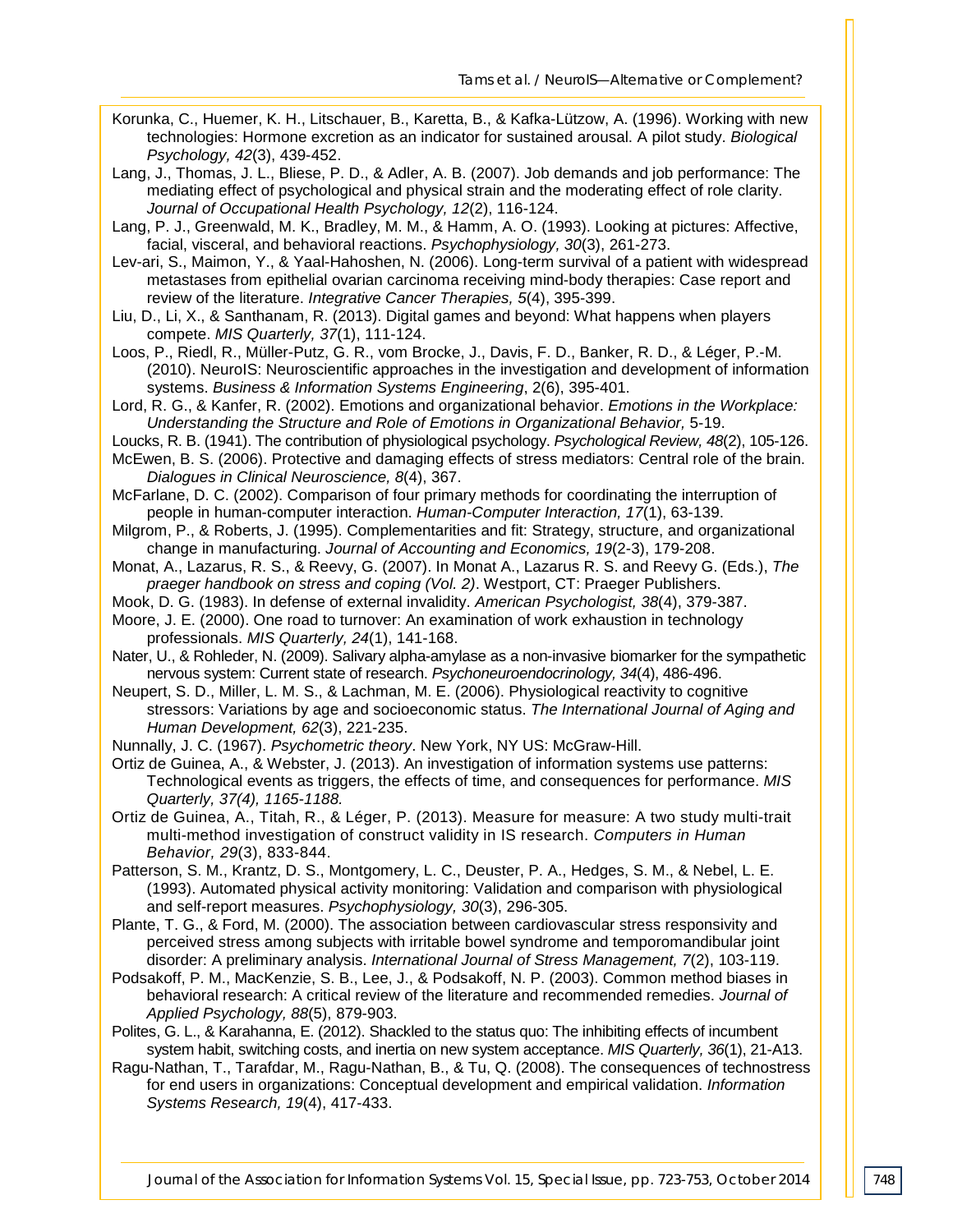- Rich, G. A., Bommer, W. H., MacKenzie, S. B., Podsakoff, P. M., & Johnson, J. L. (1999). Apples and apples or apples and oranges? A meta-analysis of objective and subjective measures of salesperson performance. *Journal of Personal Selling & Sales Management, 19*(4), 41-52.
- Riedl, R. (2009). Zum Erkenntnispotenzial der kognitiven Neurowissenschaften für die Wirtschaftsinformatik: Überlegungen anhand exemplarischer Anwendungen. *NeuroPsychoEconomics*, 4(1), 32-44.
- Riedl, R. (2013). On the biology of technostress: Literature review and research agenda. *The DATA BASE for Advances in Information Systems, 44*(1), 18-55.
- Riedl, R., Banker, R. D., Benbasat, I., Davis, F. D., Dennis, A. R., Dimoka, A., Gefen, D., Gupta, A., Ischebeck, A., Kenning, P., Müller-Putz, G., Pavlou, P. A., Straub, D. W., vom Brocke, J., Weber, B. (2010a). On the foundations of NeuroIS: Reflections on the Gmunden Retreat 2009. *Communications of AIS, 27*, 243-264.
- Riedl, R., Hubert, M., & Kenning, P. (2010b). Are there neural gender differences in online trust? An fMRI study on the perceived trustworthiness of eBay offers. *MIS Quarterly*, 34(2), 397-428.
- Riedl, R., & Javor, A. (2012). The biology of trust: Integrating evidence from genetics, endocrinology and functional brain imaging. *Journal of Neuroscience, Psychology, and Economics*, 5(2), 63-91.
- Riedl, R., Kindermann, H., Auinger, A., & Javor, A. (2012). Technostress from a neurobiological perspective—system breakdown increases the stress hormone cortisol in computer users. *Business & Information Systems Engineering, 4*(2), 61–69.
- Riedl, R., Kindermann, H., Auinger, A., & Javor, A. (2013). Computer breakdown as a stress factor during task completion under time pressure: Identifying gender differences based on skin conductance. *Advances in Human-Computer Interaction,* Article ID 420169*.*
- Riedl, R., Mohr, P., Kenning, P., Davis, F. D., & Heekeren, H. (2011). Trusting humans and avatars: Behavioral and neural evidence. *Proceedings of the 32nd International Conference on Information Systems (ICIS)*.
- Riedl, R., Mohr, P., Kenning, P., Davis, F. D., & Heekeren, H. (2014). Trusting humans and avatars: A brain imaging study based on evolution theory. *Journal of Management Information Systems*, 30(4), 83-113.
- Robinson, H. (1983). Aristotelian dualism. *Oxford Studies in Ancient Philosophy, I*, 123-22.
- Salimetrics (2011). Saliva collection and handling advice. *Retrieved from www.salimetrics.com* Schaufeli, W., Leiter, M., & Kalimo, R. (1995). *The general burnout inventory: A self-report*
- *questionnaire to assess burnout at the workplace*. Paper presented at Work, Stress and Health. Schultheiss, O. C., & Stanton, S. J. (2009). Assessment of salivary hormones. In E. Harmon-Jones, &
- J. S. Beer (Eds.), (pp. 17-44). New York, NY US: Guilford Press.
- Schumann-Hengsteler, R. (1996). Children's and adults' visuospatial memory: The game concentration. *Journal of Genetic Psychology, 157*, 77-92.
- Schwarz, N. (2007). Retrospective and concurrent self-reports: The rationale for real-time data capture. In A. A. Stone, S. S. Shiffman, A. Atienza, & L. Nebeling (Ed.), *The science of real-time data capture: Self-reports in health research* (pp. 11-26). New York: Oxford University Press.
- Shadish, W. R., Cook, T. D., & Campbell, D. T. (2002). *Experimental and quasi-experimental designs for generalized causal inference*. Boston, MA: Houghton, Mifflin and Company.
- Spearman, C. (1904). "General intelligence," objectively determined and measured. *The American Journal of Psychology, 15*(2), 201-292.
- Spector, P. E. (1999). Objective versus subjective approaches to the study of job stress. *Journal of Organizational Behavior, 20*(5), 737.
- Straub, D., Boudreau, M. C., & Gefen, D. (2004). Validation guidelines for is positivist research. *Communications of AIS, 13*, 380-427.
- Strube, M. J., & Newman, L. C. (2007). Psychometrics. In J. T. Cacioppo, L. G. Tassinary & G. G. Berntson (Eds.), *Handbook of psychophysiology* (3rd ed., pp. 789-811). New York, NY: Cambridge University Press.
- Suh, K., & Lee, Y. E. (2005). The effects of virtual reality on consumer learning: An empirical investigation. *Mis Quarterly, 29*(4), 673-697.
- Tabachnick, B. G., & Fidell, L. S. (2007). *Using multivariate statistics* (5th ed.). Boston, MA: Allyn & Bacon/Pearson Education.
- Tam, K. Y., & Ho, S. Y. (2006). Understanding the impact of web personalization on user information processing and decision outcomes. *MIS Quarterly,* 865-890.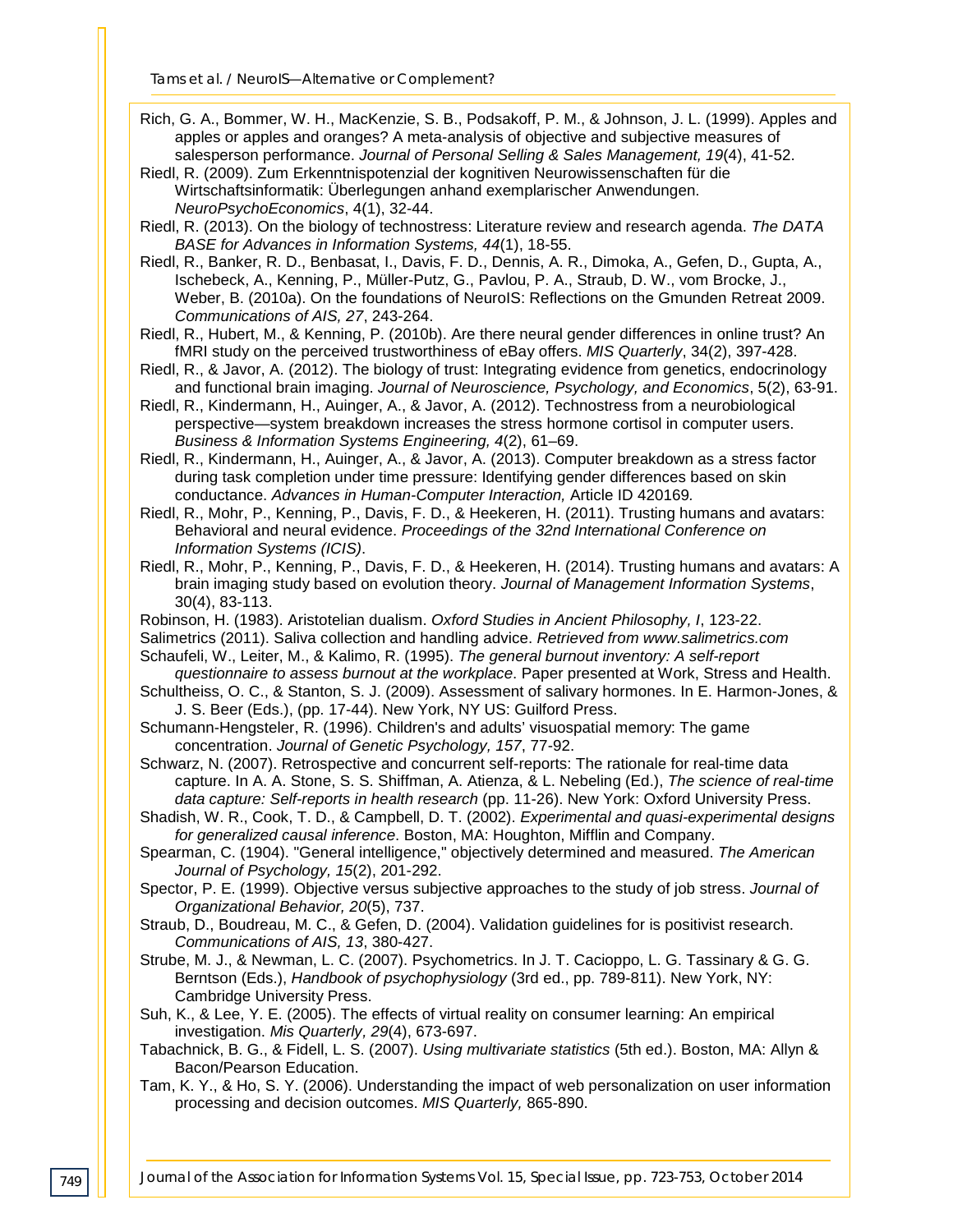Tarafdar, M., Qiang, T. U., Ragu-Nathan, B., & Ragu-Nathan, T. (2007). The impact of technostress on role stress and productivity. *Journal of Management Information Systems, 24*(1), 301-328.

Tarafdar, M., Tu, Q., & Ragu-Nathan, T. (2010). Impact of technostress on end-user satisfaction and performance. *Journal of Management Information Systems, 27*(3), 303-334.

Theeuwes, J. (1991). Cross-dimensional perceptual selectivity. *Perception & Psychophysics*, *50*(2), 184-193.

Travers, C. J., & Cooper, C. L. (1994). Psychophysiological responses to teacher stress: A move toward more objective methodologies. *European Review of Applied Psychology / Revue Européenne De Psychologie Appliquée, 44*(2), 137-146.

van Eck, M., Berkhof, H., Nicolson, N., & Sulon, J. (1996). The effects of perceived stress, traits, mood states, and stressful daily events on salivary cortisol. *Psychosomatic Medicine, 58*(5), 447-458.

- Van Harrison, R., Caplan, R. D., & French, J. R. P. (1982). *The mechanisms of job stress and strain* Wiley.
- Vedhara, K., Hyde, J., Gilchrist, I. D., Tytherleigh, M., & Plummer, S. (2000). Acute stress, memory, attention and cortisol. *Psychoneuroendocrinology, 25*(6), 535-549.

Vedhara, K., Miles, J., Bennett, P., Plummer, S., Tallon, D., Brooks, E., Gale, L, Munnock, K., Schreiber-Kounine, C., Fowler, C., Lightman, S., Sammon, A., Rayter, Z., & Farndon, J. (2003). An investigation into the relationship between salivary cortisol, stress, anxiety and depression. *Biological Psychology, 62*(2), 89-96.

vom Brocke, J., Riedl, R., & Léger, P.-M. (2013). Application strategies for neuroscience in information systems design science research. *Journal of Computer Information Systems*, 53(3), 1-13.

Washburn, D. A., & Gulledge, J. P. (1995). Game-like tasks for comparative research: Leveling the playing field. *Behavior Research Methods, Instruments, & Computers: A Journal of the Psychonomic Society, Inc, 27*(2), 235-238.

Washburn, D. A. (2003). Presidential address: The games psychologists play (and the data they provide). *Behavior Research Methods, Instruments & Computers, 35*(2), 185-193.

Washburn, D. A., Gulledge, J. P., James, F., & Rumbaugh, D. M. (2007). A species difference in visuospatial working memory: Does language link "what" with "where"? *International Journal of Comparative Psychology, 20*(1), 55-64.

Weil, M. M., & Rosen, L. D. (1997). *Technostress: Coping with technology@ work@ home@ play* J. Wiley New York, NY.

Wilder, J. (1958). Modern psychophysiology and the law of initial value. *American Journal of Psychotherapy, 12*, 199-221.

Wilson, E. O. (1977). Biology and the social sciences. *Daedalus, 106*(4), 127-140.

Zuckerman, M. (1992). What is a basic factor and which factors are basic? Turtles all the way down. *Personality and Individual Differences, 13*(6), 675-681.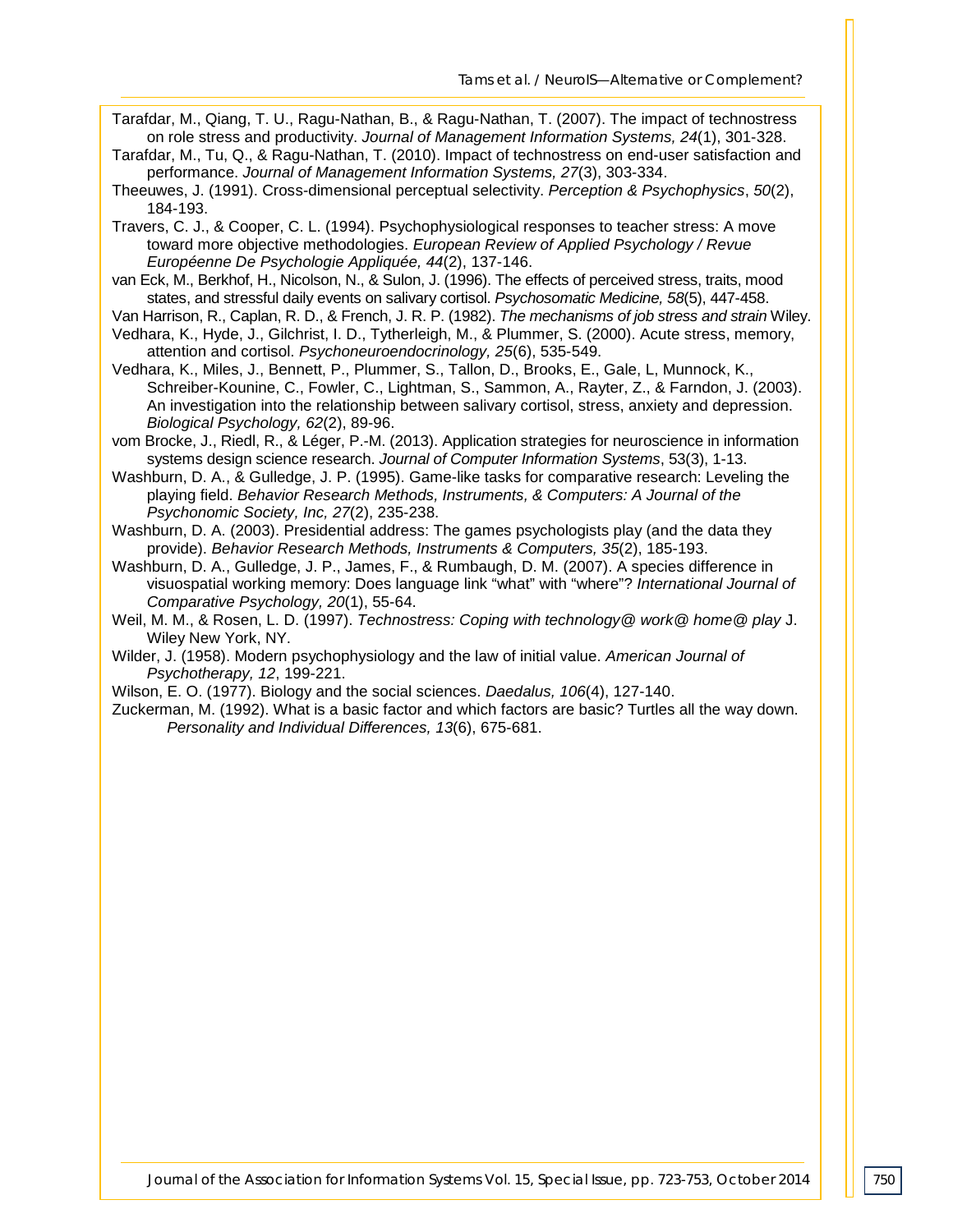## **Appendices**

#### **Appendix A: Databases Used for Literature Search**

Academic Search Alumni Edition, Academic Search Complete, Academic Search Premier, Agricola, Alt HealthWatch, America: History & Life, Anthropology Plus, Applied Science & Technology Full Text (H.W. Wilson), Art Full Text (H.W. Wilson), Art Index Retrospective (H.W. Wilson), Associates Programs Source, ATLA Religion Database with ATLASerials, Audiobook Collection (EBSCOhost), Avery Index to Architectural Periodicals, Biography Index Past and Present (H.W. Wilson), Biography Reference Bank (H.W. Wilson), Biological & Agricultural Index Plus (H.W. Wilson), Book Review Digest Plus (H.W. Wilson), Business Abstracts with Full Text (H.W. Wilson), Business Source Alumni Edition, Business Source Complete, Business Source Premier, CINAHL Plus with Full Text, Cochrane Central Register of Controlled Trials, Cochrane Database of Systematic Reviews, Cochrane Methodology Register, Communication & Mass Media Complete, Computer Science Index, Computer Source, Criminal Justice Abstracts with Full Text, Current Biography Illustrated (H.W. Wilson), Database of Abstracts of Reviews of Effects, eBook Collection (EBSCOhost), EconLit, Education Full Text (H.W. Wilson), Education Research Complete, Entrepreneurial Studies Source, ERIC, Essay and General Literature Index (H.W. Wilson), European Views of the Americas: 1493 to 1750, Family Studies Abstracts, Film & Television Literature Index with Full Text, FSTA - Food Science and Technology Abstracts, Fuente Académica, Funk & Wagnalls New World Encyclopedia, General Science Full Text (H.W. Wilson), GeoRef, GeoRef In Process, GreenFILE, Health Source - Consumer Edition, Health Source: Nursing/Academic Edition, Health Technology Assessments, Historical Abstracts, History Reference Center, Hospitality & Tourism Complete, Human Resources Abstracts, Humanities & Social Sciences Index Retrospective:, 1907-1984 (H.W. Wilson), Humanities Full Text (H.W. Wilson), Humanities International Index, Index to Legal Periodicals & Books Full Text (H.W. Wilson), International Bibliography of Theatre & Dance with Full Text, International Security & Counter Terrorism Reference Center, Jewish Studies Source, L'Année philologique, LGBT Life with Full Text, Library Literature & Information Science Full Text (H.W. Wilson), Library Literature & Information Science Index (H.W. Wilson), Library, Information Science & Technology Abstracts, Library, Information Science & Technology Abstracts with Full Text, MAS Ultra - School Edition, MasterFILE Premier, MEDLINE, MEDLINE with Full Text, Mental Measurements Yearbook, Middle Search Plus, Military & Government Collection, MLA Directory of Periodicals, MLA International Bibliography, Music Index, News (AP, UPI, etc.), Newspaper Source Plus, NHS Economic Evaluation Database, AHFS Consumer Medication Information, Play Index (H.W. Wilson), Political Science Complete, Primary Search, Professional Development Collection, PsycARTICLES, PsycCRITIQUES, Psychology and Behavioral Sciences Collection, PsycINFO, PsycTESTS, Readers' Guide Full Text Mega (H.W. Wilson), Readers' Guide Retrospective: 1890-1982 (H.W. Wilson), Regional Business News, Religion and Philosophy Collection, Science Reference Center, Short Story Index (H.W. Wilson), Social Sciences Full Text (H.W. Wilson), SocINDEX with Full Text, SPORTDiscus, Teacher Reference Center, Textile Technology Index, TOPICsearch, Urban Studies Abstracts, Vocational and Career Collection, Web News, Women's Studies International.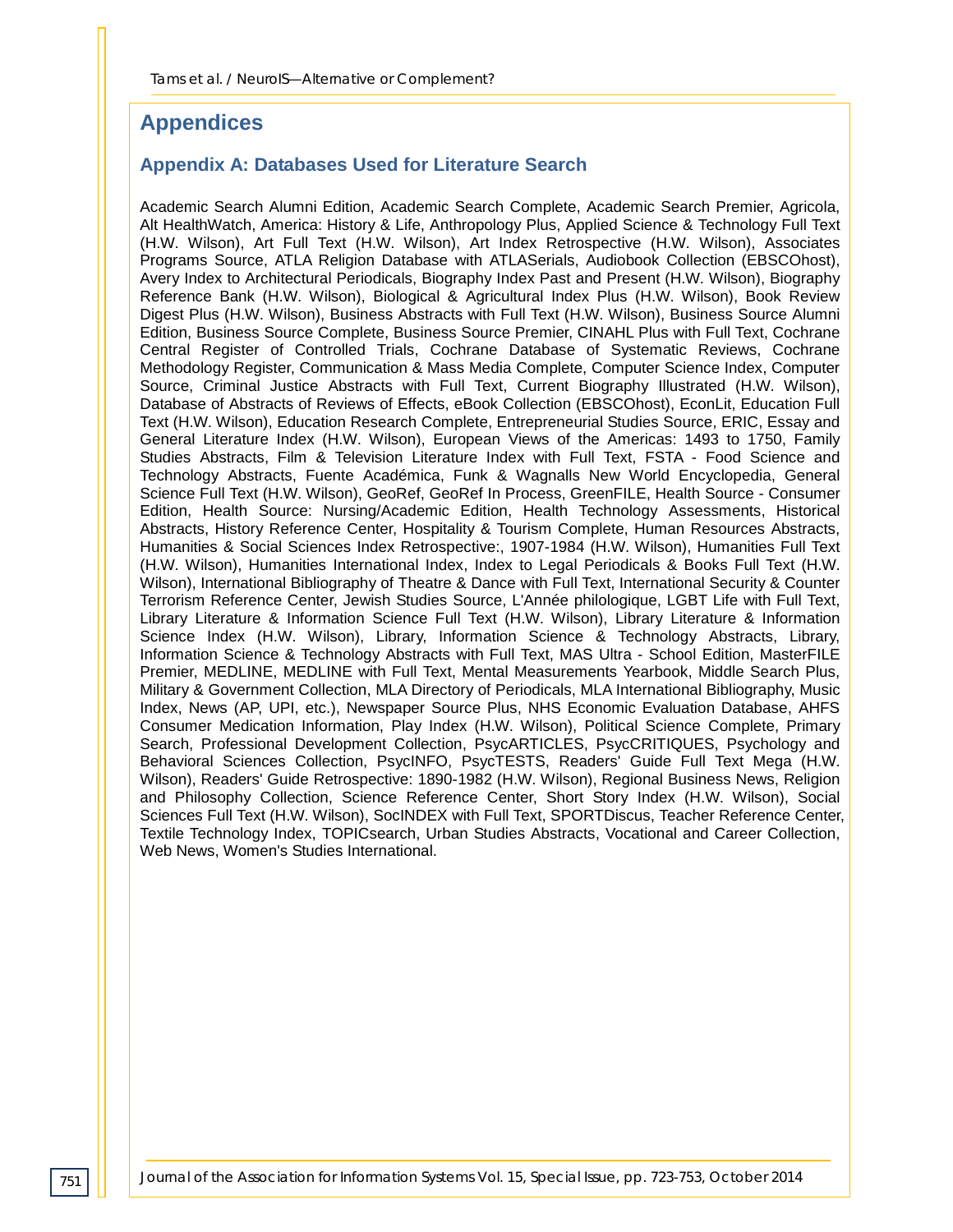#### **Appendix B: Measurement Items of Self-Reported Stress Measure**

Items adapted from Moore (2000) and Schaufeli et al. (1995):

- I felt strain due to the task demands.
- I felt emotionally drained from working on the memory task.
- I felt used up due to the task demands.
- I felt fatigued due to the task demands.
- I felt burned out from working on the memory task.

All items were on a 7-point likert-type scale ranging from strongly disagree to strongly agree.